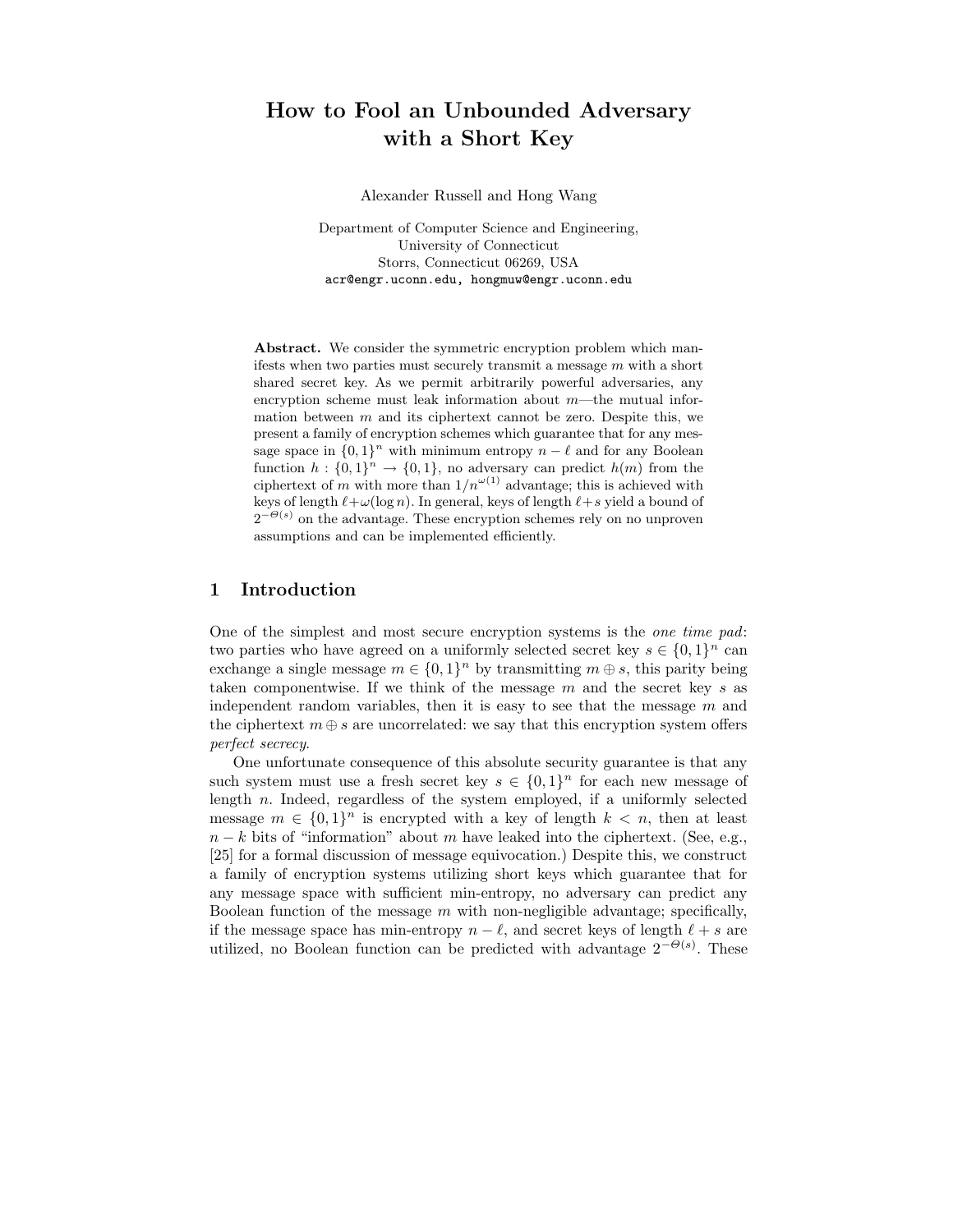systems rely on no unproven assumptions, and encryption (and decryption) can be computed efficiently. The precise notion of security is described below.

Of course, if a pseudorandom generator exists, then it is possible to construct encryption systems with satisfactory security guarantees against resourcebounded adversaries, even when the length of the message  $m$  exceeds the length of the key. A traditionally accepted notion of security in this resource-bounded case is that of semantic security [11], though a number of stronger (and important) notions exist (see, e.g., [4, 9, 17, 19]). A system with semantic security guarantees that observation of  $E(m)$ , the encryption of a message m, offers essentially no advantage to a bounded adversary in predicting any Boolean function of the message m. (This Boolean function may be some specific bit of m, or, perhaps, a complicated function capturing some global property of  $m$ .) Furthermore, this guarantee is offered regardless of the a priori distribution of the message m. In the last section of the paper, we discuss some potential applications of the information-theoretic encryption systems of Sects. 3 and 4 to this complexitytheoretic framework. Specifically, we observe that a hybrid approach can reduce the complexity of the resulting system at the expense of weakening (in a controlled fashion) the notion of semantic security. Finally, we mention that if the adversary is space-limited and the parties have access to a long public random string, strong privacy guarantees can be obtained with short keys [15, 2].

Returning to the case for unbounded adversaries, we say that an encryption system offers entropically bounded security if for all message distributions with sufficient min-entropy, and all pieces of partial information  $h: \{0,1\}^* \to \{0,1\}$ , observation of the ciphertext of  $m$  offers no adversary non-negligible advantage in prediction of  $h(m)$ . If the definition is strengthened so that it applies for all message spaces and the error terms in the advantage are removed, then we exactly recover the definition of perfect secrecy. (See the next section for precise definitions.) Initially, we give a simple encryption system offering entropic security in the case when the adversary has no a priori information about the message (i.e., the message distribution is uniform); the scheme can be realized with keys of length  $\omega(\log n)$ . We then show that for message spaces with minentropy  $n - \ell$ , an encryption system offering entropically bounded security can be realized with keys of length  $\ell + \omega(\log n)$ .

The two main theorems in the article, Theorem 2 and Theorem 3, are both instantiations of common paradigms in cryptography. The first is an informationtheoretic variant of the standard practice of encrypting a short seed which is then used for a pseudorandom generator (in our case, this will be an  $\epsilon$ -biased space). The second is a variant of the "simple embedding schemes" often used in practice, where a message is encrypted by applying a one-way permutation after a suitable (bijective) hash function. The system of Bellare and Rogaway [5] is also theoretical evidence for the quality of such schemes.

In Sect. 2 we give basic definitions, including a brief discussion of  $\epsilon$ -biased spaces, universal hash functions, and the Fourier transform over  $\mathbb{Z}_2^n$ , which will be used in the main results, presented in Sects. 3 and 4. In Sect. 5, we discuss some applications of these theorems to resource-bounded encryption systems.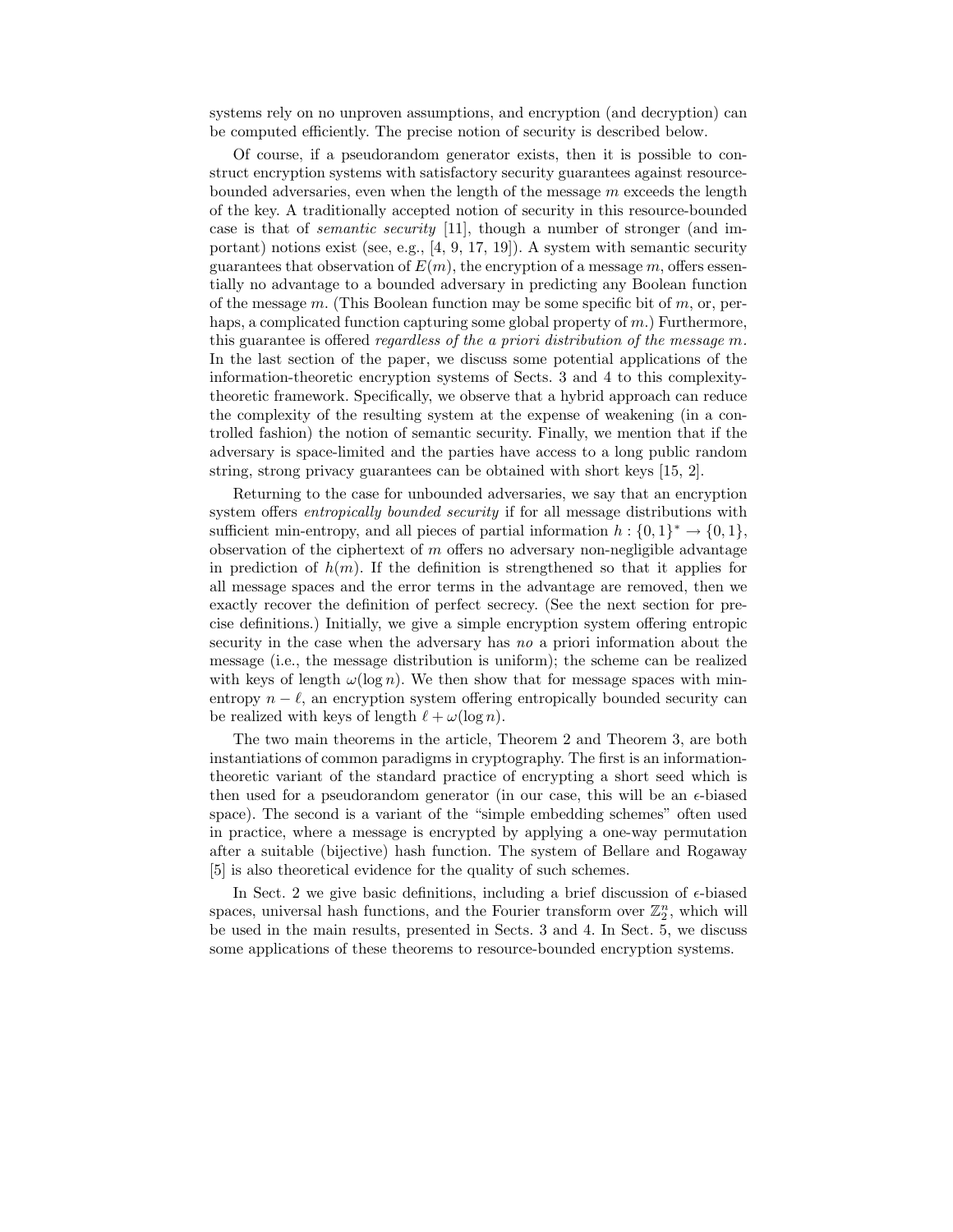# 2 Definitions

**Definition 1.** A pair  $(\mathcal{E}, \mathcal{D})$  is a symmetric encryption system with parameters  $(\ell_s, \ell_e)$  if

- 1.  $\ell_s : \mathbb{N} \to \mathbb{N}$  and  $\ell_e : \mathbb{N} \to \mathbb{N}$  are functions, determining the length of the secret key and the length of the encryption for messages of length n,
- 2.  $\mathcal{E} = \{E_n : \{0,1\}^n \times \{0,1\}^{\ell_s(n)} \to \{0,1\}^{\ell_e(n)} \mid n \geq 1\}$  is the family of encryption functions, and
- 3.  $\mathcal{D} = \{D_n : \{0,1\}^{\ell_e(n)} \times \{0,1\}^{\ell_s(n)} \to \{0,1\}^n \mid n \geq 1\}$  is the family of decryption functions,

so that for all  $n \geq 1$ ,  $m \in \{0,1\}^n$ , and  $s \in \{0,1\}^{\ell_s(n)}$ ,  $D_n(E_n(m,s),s) = m$ . When the length n of the message can be inferred from context, we write  $E(m, s)$  $(D(m, s))$  rather than  $E_n(m, s)$   $(D_n(m, s))$ . When an encryption system is clear from context, we let  $S_n$  denote the random variable uniform on the set  $\{0,1\}^{\ell_s(n)}.$ 

As defined above, encryption and decryption are deterministic; in Sect. 4 we shall consider the case when the encryption algorithm may depend on some private randomness.

**Definition 2.** A message space M is a sequence of random variables  $M =$  ${M_n \mid n \geq 1}$  so that  $M_n$  takes values in  ${0,1}^n$ . (When we couple M with an encryption system, we always assume that  $M_n$  and  $S_n$  are independent.)

A symmetric encryption system  $(\mathcal{E}, \mathcal{D})$  with parameters  $(\ell_s, \ell_e)$  is said to possess perfect secrecy if for all message spaces M, all  $n > 0$ , and all  $e \in \text{im } E_n$ ,  $Pr[M_n = m] = Pr[M_n = m | E(M_n, S_n) = e]$ . An equivalent definition of perfect secrecy is the following:

**Definition 3 (Perfect Secrecy).** A symmetric encryption system  $(\mathcal{E}, \mathcal{D})$  with parameters  $(\ell_s, \ell_e)$  is said to possess perfect secrecy if for all M, all  $n \geq 1$ , and all functions  $f: \{0,1\}^{\ell_e(n)} \to \{0,1\}$ , there is a random variable  $G_f$ , independent of  $M_n$ , so that for every  $h: \{0,1\}^n \to \{0,1\}$ ,

$$
Pr[f(E(M_n, S_n)) = h(M_n)] = Pr[G_f = h(M_n)] .
$$

Intuitively, this asserts that if there is an adversary f which can predict some Boolean function of  $m$  based on the ciphertext of  $m$ , then there is another adversary  $G_f$  which can predict this same Boolean function of m without even witnessing the ciphertext. (If one suitably changes this definition so that the function f and the random variable  $G_f$  are polynomial time computable and allows for negligible error, then one obtains the notion of semantic security.)

A random variable  $M_n$  taking values in  $\{0,1\}^n$  has  $min\text{-}entropy\ n - \ell$  when  $\forall m_o \in \{0,1\}^n$ , Pr $[M_n = m_o] \leq 2^{-n+\ell}$ . A message space  $\mathcal{M}$ , is said to have min-entropy  $n - \ell(n)$  when the random variable  $M_n$  possesses this property for each n.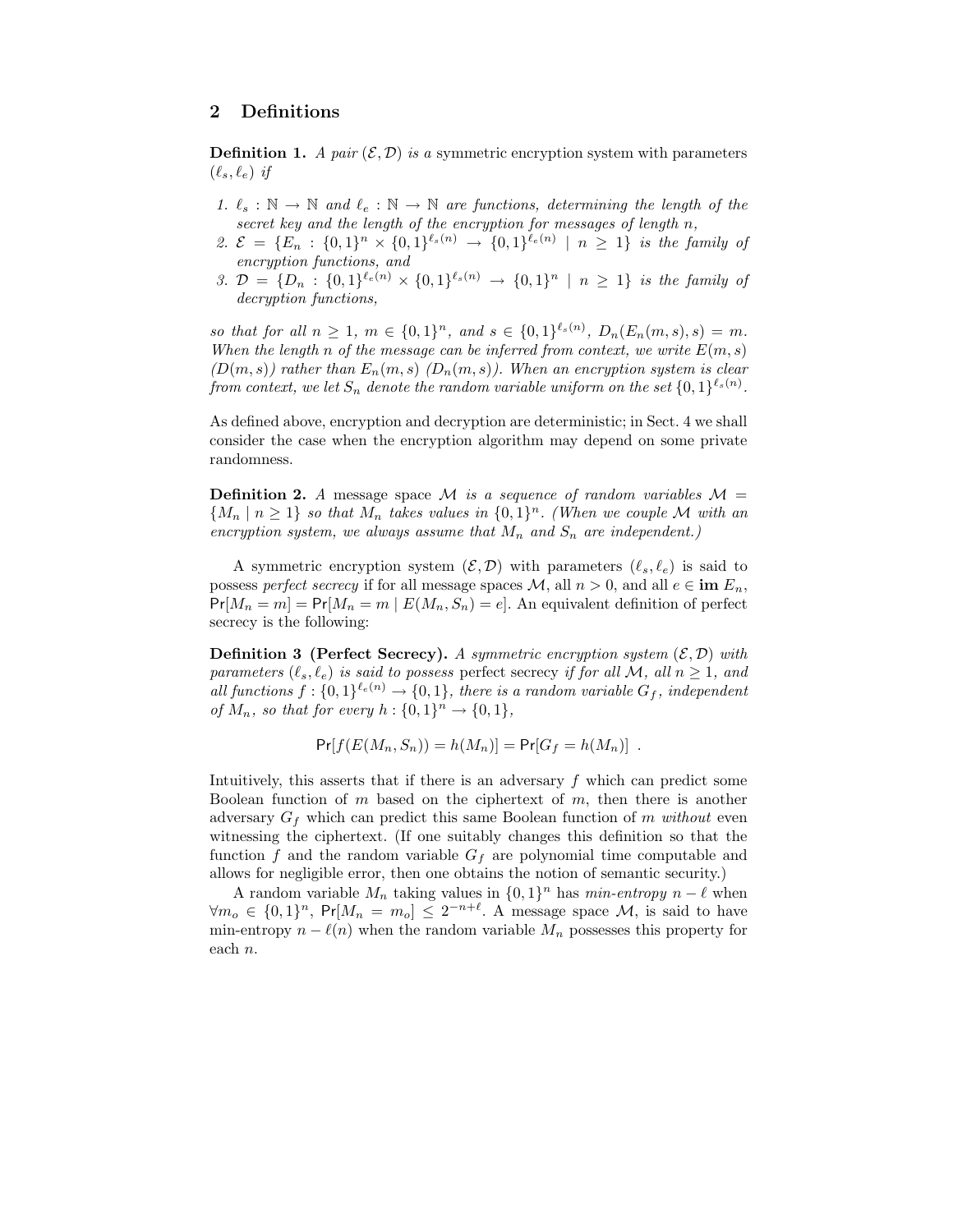**Definition 4.** We say that an encryption system possesses  $\ell(n)$ -entropic security if for every message space M with min-entropy  $n - \ell(n)$ , every  $n > 0$ , and all functions  $f: \{0,1\}^{\ell_e(n)} \to \{0,1\}$ , there is a random variable  $G_f$ , independent of  $M_n$ , so that for every  $h: \{0,1\}^n \to \{0,1\}$ ,

$$
|\Pr[f(E(M_n)) = h(M_n)] - \Pr[G_f = h(M_n)]| = n^{-\omega(1)}
$$

.

Observe that if no constraint is placed on the min-entropy in M and the  $n^{-\omega(1)}$ error term is removed, we recover the definition of perfect secrecy. We will construct two encryption systems,  $(\mathcal{E}^u, \mathcal{D}^u)$  and  $(\mathcal{E}^k, \mathcal{D}^k)$ , so that

- $-E^u$  possesses 0-entropic security (i.e., provides security when the message space is uniform) and uses keys of length  $w(n) \log n$ , where  $w(n)$  is any function tending to infinity.  $E^u$  (and  $D^u$ ) can be computed in time  $O(w(n)n \log^{1+c} n)$  for any  $c > 0$ .
- $E^{\hat{k}}$  possesses  $\ell$ -entropic security (i.e., provides security when the message space has min-entropy  $n-\ell$ ) so long as  $\ell(n) \leq k(n)-\omega(\log n)$  and uses keys of length  $k(n)$ .  $E^k$  (and  $D^k$ ) can be computed in time  $O(n \log^2 n \log \log n)$ .

These constructions make use of  $\epsilon$ -biased sample spaces and universal hash functions, defined below.

## 2.1  $\epsilon$ -biased Sample Spaces

**Definition 5.** A set  $S \subseteq \{0,1\}^n$  is called  $\epsilon$ -biased (or an  $\epsilon$ -biased sample space) if for all nonempty  $\alpha \subset [n] = \{1, \ldots, n\}$ ,  $|\mathsf{Exp}_{s \in S}[\prod_{a \in \alpha} (-1)^{s_a}]| \leq \epsilon$ .

Small sets with these properties were initially constructed by Naor and Naor [16] and Peralta [18]. We will use a construction, due to Alon, Goldreich, Håstad and Peralta [1], which gives an  $\epsilon$ -biased sample space in  $\{0,1\}^n$  of size about  $(\frac{n}{\epsilon})^2$ . The sample space is given as the image of a certain function  $\sigma_{n,m} : \mathbb{F}_{2^m} \times \mathbb{F}_{2^m} \to$  ${0,1}<sup>n</sup>$ . (Here  $\mathbb{F}_{2^n}$  denotes the finite field with  $2^n$  elements.) To define  $\sigma$ , let bin :  $\mathbb{F}_{2^m} \to \{0,1\}^m$  be a bijection satisfying bin $(0) = 0^m$  and bin $(x + y) =$  $\sin(x) \oplus \sin(y)$ , where  $\alpha \oplus \beta$  denotes the componentwise exclusive or of  $\alpha$  and β. Then  $\sigma(x, y) = r = (r_0, \ldots, r_{n-1})$ , where  $r_i = \langle bin(x^i), bin(y) \rangle_2$ , the inner product, modulo two, of  $x^i$  and y. The size of the sample space is  $2^{2m}$ . Let  $S_{n,m} \subset \{0,1\}^n$  be the collection of points so defined. They show that

**Theorem 1** ([1]).  $S_{n,m} = im \sigma_{m,n}$  is  $\frac{n-1}{2^m}$ -biased.

Observe that when  $m = \lceil \log n\epsilon^{-1} \rceil$ ,  $\frac{n-1}{2^m} \leq \epsilon$ . As elements of  $S_{m,n}$  are constructed during the encryption (and decryption) phase of the 0-entropic encryption system, we analyze the complexity of computing the function above. First, we need to find an irreducible polynomial p of degree m over the finite field  $\mathbb{F}_2$ . As the degree of the polynomial will correspond to the quantity  $\epsilon$ , we can be somewhat flexible concerning the degree of the irreducible polynomial and use an explicit family: for each  $c \in \mathbb{N}$ , the polynomial  $p_c(x) = x^{2m} + x^m + 1$ , where  $m = 3^c$ , is irreducible over  $\mathbb{F}_2$ . (See [14, Exercise 3.96].) Computation of  $\sigma = \sigma_{m,n}$  for a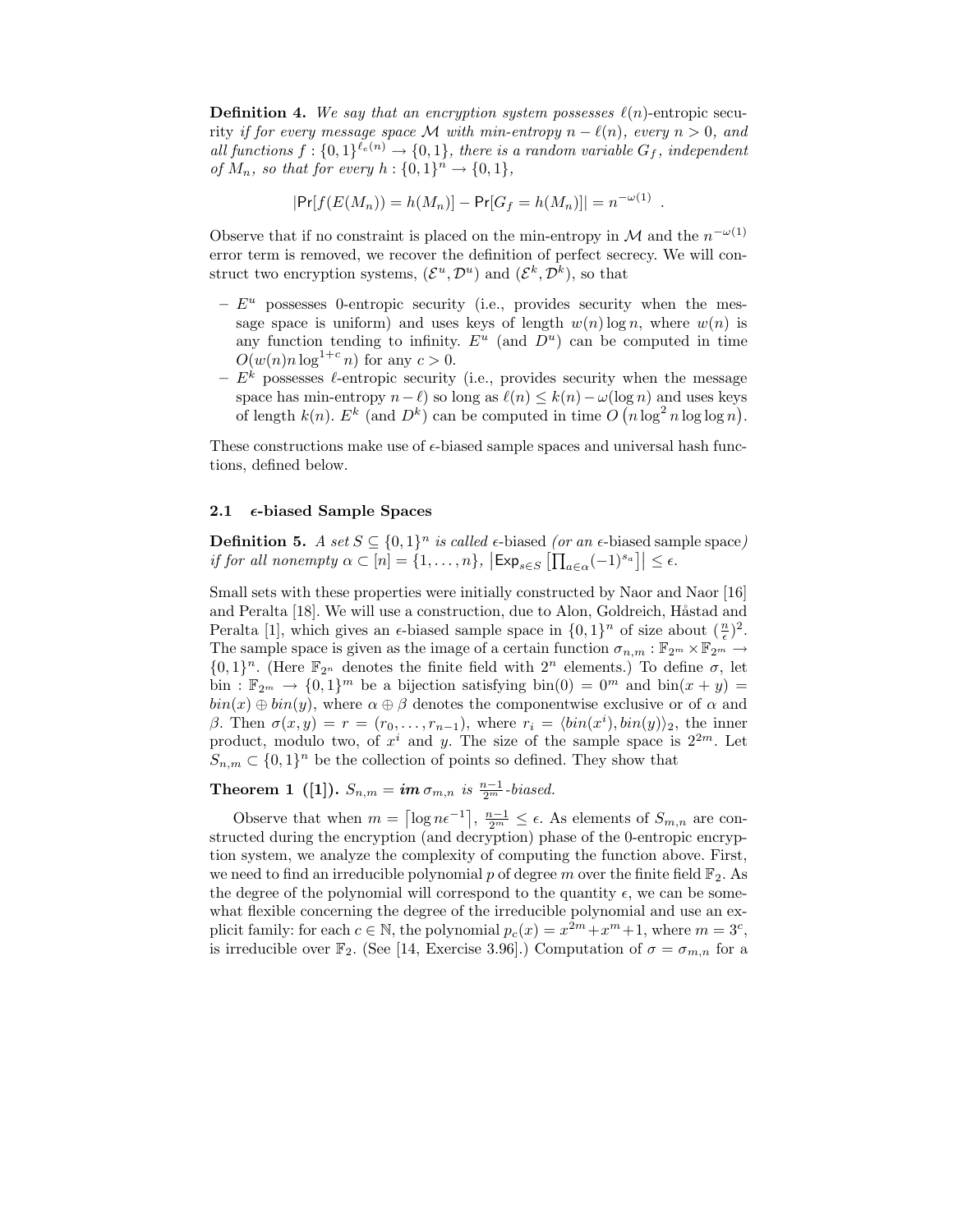pair  $(x, y)$  is performed on a component by component basis: given  $x<sup>i</sup>$ , computation of  $x^{i+1}$  requires a single multiplication in  $\mathbb{F}_{2^m} \cong \mathbb{F}_2[x]/(p_c)$ . Using fast polynomial multiplication, computing this product takes  $O(m \log m \log \log m)$  time (see [22], or the discussion in [3, p. 232]). As  $p_c$  is sparse (it has only 3 nonzero terms), reducing this result modulo  $p_c$  requires  $O(m)$  time. Hence computation of  $\sigma(x, y)$  requires  $O(nm \log m \log \log m)$  time. In order for  $S = \textbf{im } \sigma$  to be  $\epsilon$ biased, we take m to be the smallest integer of form  $2 \cdot 3^c$  larger than  $\lceil \log(n/\epsilon) \rceil$ ; in this case the above running time is  $O(n \log(n/\epsilon) \log \log(n/\epsilon))$  log log( $n/\epsilon$ )). To simplify notation, we let  $\sigma_{n,\epsilon}$  denote  $\sigma_{n,m}$  for this value of m.

#### 2.2 k-wise Independent Permutations

**Definition 6.** A family of permutations  $\mathcal{P} \subset \{f : X \to X\}$  is a family of k-wise independent permutations [24] if for all distinct  $s_1, \ldots, s_k \in X$  and all distinct  $t_1, \ldots, t_k \in X$ ,  $Pr_{\phi \in \mathcal{P}} [\forall i, \phi(s_i) = t_i] = \prod_{i=0}^{t-1} \frac{1}{|X| - i}.$ 

We will use a family of 3-wise independent permutations, described below. See Rees [20] for a more detailed description.

Let V be a two-dimensional vector space over  $\mathbb{F}$ , a finite field. For two nonzero vectors v and w in this space, we write  $v \sim w$  when  $v = cw$  for some  $c \in \mathbb{F}$ (so that the two vectors span the same one-dimensional subspace). This is an equivalence relation; we write  $[v]$  for the equivalence class containing v. Projective 2-space over  $\mathbb F$  is then  $P_2(\mathbb F) = \{ [v] \mid v \neq 0 \}$ . We let  $GL_2(\mathbb F)$  denote the set of non-singular  $2 \times 2$  matrices over F, and  $PGL_2(\mathbb{F}) = GL_2(\mathbb{F}) / \{cI | c \in \mathbb{F}\}\,$ , where I is the identity matrix. An element  $\phi$  of  $PGL_2(\mathbb{F})$  acts on  $P_2(\mathbb{F})$  in a natural (and well-defined) way, mapping [v] to  $[\phi(\mathbf{v})]$ . It is not difficult to show that for any distinct  $[\mathbf{u_1}], [\mathbf{u_2}], [\mathbf{u_2}] \in P_2(\mathbb{F})$  and any distinct  $[\mathbf{v_1}], [\mathbf{v_2}], [\mathbf{v_2}] \in P_2(\mathbb{F})$ , there is in fact a unique  $\phi \in \text{PGL}_2(\mathbb{F})$  so that  $\phi([\boldsymbol{u_i}]) = [\boldsymbol{v_i}]$  for each i. In particular,  $PGL_2(\mathbb{F})$  is a 3-wise independent family of permutations. As multiplication and inversion in a finite field  $\mathbb{F}_p$ , for a prime p, may be accomplished in time  $O(\log p(\log \log p)^2 \log \log \log p)$  time [23, 21], evaluation of an element  $\phi \in \mathrm{PGL}_2(\mathbb{F}_p)$  also has this complexity.

**Proposition 1.**  $PGL_2(\mathbb{F}_p)$  is a 3-wise independent set of permutations of  $P_2(\mathbb{F}_p)$ .

#### 2.3 Fourier Analysis of Boolean Functions

Let  $L(\mathbb{Z}_2^n) = \{f : \mathbb{Z}_2^n \to \mathbb{R}\}\$  denote the set of real valued functions on  $\mathbb{Z}_2^n =$  ${0,1}^n$ . Though our interest shall be in Boolean functions, it will be temporarily convenient to consider this richer space.  $L(\mathbb{Z}_2^n)$  is a vector space over  $\mathbb R$ of dimension  $2^n$ , and has a natural inner product: for  $f, g \in L(\mathbb{Z}_2^n)$ , define  $\langle f,g\rangle = 2^{-n} \sum_{x \in \{0,1\}^n} f(x)g(x)$ . For a subset  $\alpha \subset \{1,\ldots,n\}$ , define the function  $\chi_{\alpha} : \{0,1\}^n \to \mathbb{R}$  so that  $\chi_{\alpha}(x) = \prod_{a \in \alpha} (-1)^{x_a}$ . These functions  $\chi_{\alpha}$  are the *characters* of  $\mathbb{Z}_2^n = \{0,1\}^n$ . Among their many wonderful properties is the fact that the characters form an orthonormal basis for  $L(\mathbb{Z}_2^n)$ . To see this, observe that  $\forall \alpha \in [n], \sum_{x \in \{0,1\}^n} \chi_\alpha(x) = 2^n$  when  $\alpha = \emptyset$ , and 0 otherwise. Furthermore,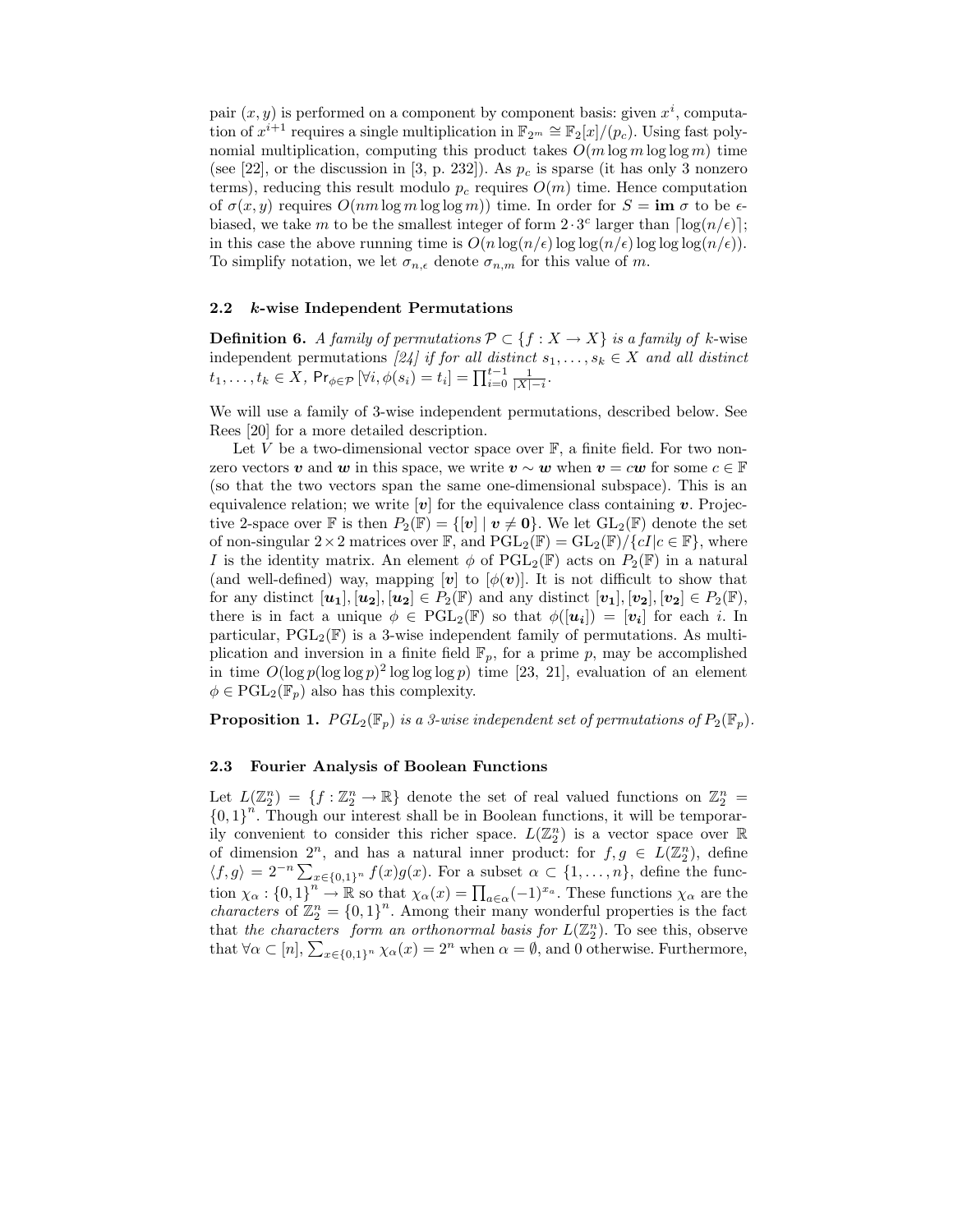for  $\alpha, \beta \subset [n], \chi_{\alpha}(x)\chi_{\beta}(x) = \chi_{\alpha \oplus \beta}(x)$ , where  $\alpha \oplus \beta$  denotes the symmetric difference of  $\alpha$  and  $\beta$ , so that  $\langle \chi_{\alpha}, \chi_{\beta} \rangle = 1$  when  $\alpha = \beta$ , and 0 otherwise. Considering that there are  $2^n$  characters, pairwise orthogonal, they span  $L(\mathbb{Z}_2^n)$ , as promised. Any function  $f: \{0,1\}^n \to \mathbb{R}$  may then be written in terms of this basis:  $f = \sum_{\alpha} \widehat{f}_{\alpha} \chi_{\alpha}$ , where  $\widehat{f}_{\alpha} = \langle f, \chi_{\alpha} \rangle$  is the projection of f onto  $\chi_{\alpha}$ . These coefficients  $f_{\alpha}$ ,  $\alpha \subset [n]$ , are the *Fourier coefficients* of f, and, as we have above observed, uniquely determine the function  $f$ .

Given the above, it is easy to establish the *Plancherel* equality:

**Proposition 2.** Let  $f \in L(\mathbb{Z}_2^n)$ . Then  $\sum_{\alpha} \hat{f}_{\alpha}^2 = \frac{1}{2^n} \sum_x f(x)^2$ .

As always,  $\hat{f}_{\emptyset} = \text{Exp}[f]$  and, when the range of f is  $\{\pm 1\}$ ,  $\sum_{\alpha} \hat{f}_{\alpha}^2 = ||f||_2^2 = 1$ .

# 3 Security for Uniformly Distributed Message Spaces

We begin by constructing a simple encryption system offering security in the case when the adversary has no a priori knowledge concerning the message (i.e., the message space is uniform). The next section will develop a more flexible encryption system which can tolerate general message distributions, so long as they have sufficient min-entropy.

**Theorem 2.** Let  $(\mathcal{E}^u, \mathcal{D}^u)$  be the encryption system given by  $D_n^u(m, s)$  =  $E_n^u(m,s) = m \oplus \sigma_{n,\epsilon}(s)$  where  $|m| = n$  and s is selected randomly in the domain of  $\sigma_{n,\epsilon}$  (so |s| =  $O(\log n\epsilon^{-1})$ ). Then for  $\epsilon = n^{-\omega(1)}$ , this encryption system offers 0-entropic security.  $E_n^u$  and  $D_n^u$  can be computed in time  $O(n \log(n/\epsilon) \log \log(n/\epsilon) \log \log(n/\epsilon)).$ 

*Proof.* For  $n \geq 1$ , let  $M_n$  be uniform on  $\{0,1\}^n$ ; when n is understood we drop the subscripts. For simplicity, we treat h as a function with range  $\{\pm 1\}$  rather than  $\{0,1\}$ . We must show that for every  $f: \{0,1\}^n \to \{\pm 1\}$ , there is a random variable  $G_f$ , independent of M, so that for all functions  $h: \{0,1\}^n \to \{\pm 1\}$ 

$$
|\Pr[f(M \oplus \sigma(S)) = h(M)] - \Pr[G_f = h(M)]| \le n^{-\omega(1)}.
$$

(Here S is uniform on the domain of  $\sigma_{n,\epsilon}$ .) The random variable  $G_f$  is defined in terms of the function f; though  $G_f$  is independent of M,  $G_f$  will predict  $h(M)$ nearly as well as does f. Let  $M'$  be uniform on  $\{0, 1\}^n$  and independent of M (and S). Define  $G_f = f(M')$ ; then  $Pr[G_f = h(M)] = Pr[f(M') = h(M)]$ . We begin with a lemma providing an upper bound on this prediction probability which is independent of  $f$ :

**Lemma 1.** Let  $T(m) = \text{Exp}_S[h(m \oplus \sigma(S))] - \text{Exp}_{M'}[h(M')];$  then  $|\Pr[f(M') = h(M)] - \Pr[f(M) = h(M \oplus \sigma(S))]|\leq \frac{1}{2}$  $\frac{1}{2}$  Exp  $[|T(M)|]$ .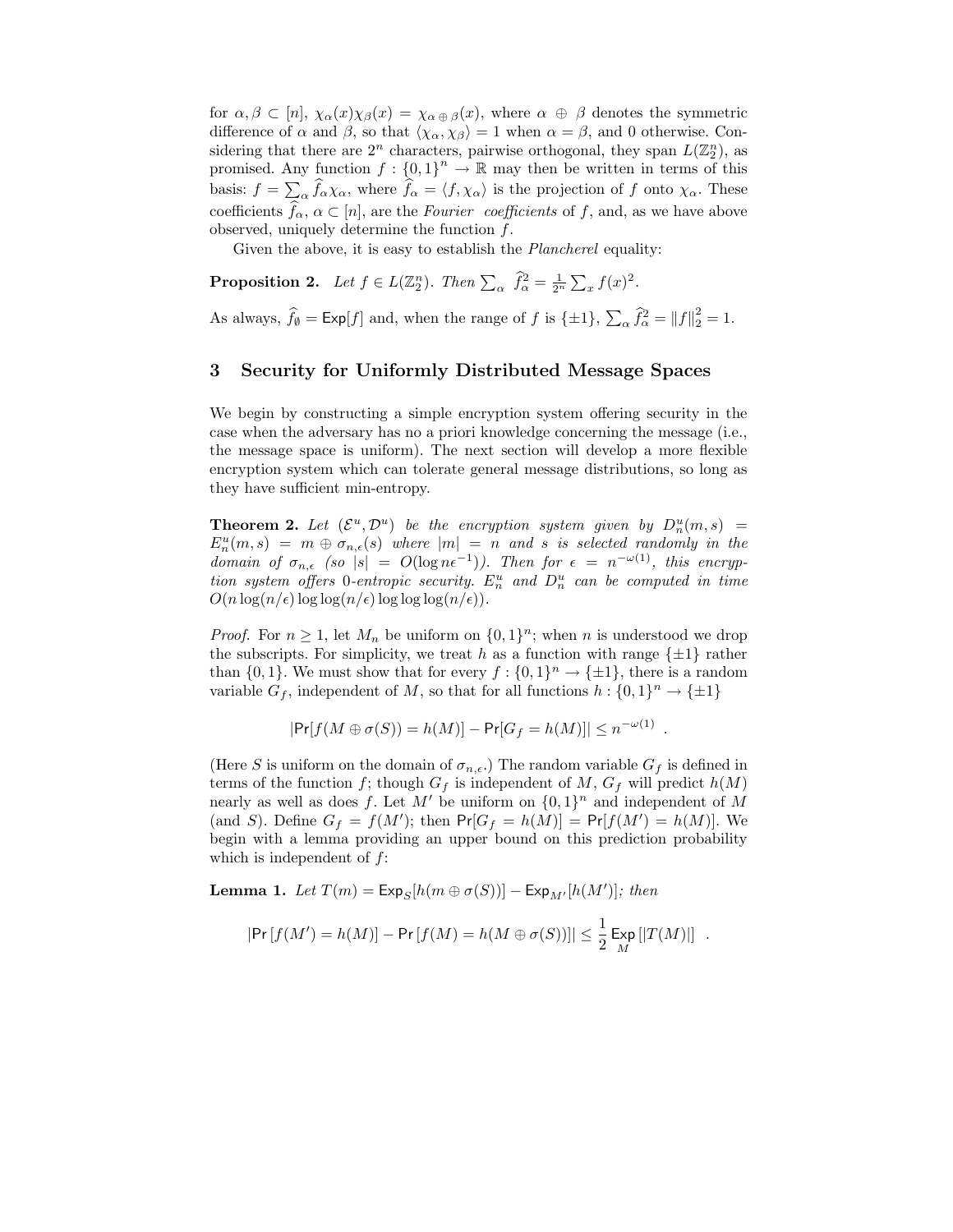*Proof.* Define  $c(m, m')$  so that  $c(m, m') = 1$  when  $f(m) = h(m')$  and 0 if  $f(m) \neq$  $h(m')$ . As  $h(\cdot)$  takes values in the set  $\{\pm 1\}$ , we can rewrite  $c(m, m') = \frac{1}{2}[1 +$  $f(m)h(m')$ ] and

$$
|\Pr[f(M') = h(M)] - \Pr[f(M) = h(M \oplus \sigma(S))]|
$$
  
\n
$$
= \left| \operatorname{Exp}_{M,M'}[c(M, M')] - \operatorname{Exp}_{M,S}[c(M, M \oplus \sigma(S))]\right|
$$
  
\n
$$
= \left| \operatorname{Exp}_{M} \left[ \frac{f(M)}{2} \left( \operatorname{Exp}_{M'}[h(M')] - \operatorname{Exp}_{S}[h(M \oplus \sigma(S))]\right) \right] \right|
$$
  
\n
$$
\leq \frac{1}{2} \operatorname{Exp}_{M} \left[ \left| \operatorname{Exp}_{M'}[h(M')] - \operatorname{Exp}_{S}[h(M \oplus \sigma(S))]\right| \right] = \frac{1}{2} \operatorname{Exp}_{M}[|T(M)|].
$$

We apply the second moment method to control  $\mathsf{Exp}_M[|T(M)|]$ . Observe that  $\operatorname{\mathsf{Exp}}_M[h(M)] = \widehat{h}_\emptyset$ , so

$$
T(m) = \operatorname{Exp}\left[\sum_{\alpha \neq \emptyset} \widehat{h}_{\alpha} \chi_{\alpha}(m \oplus \sigma(S))\right]
$$
  
= 
$$
\sum_{\alpha \neq \emptyset} \widehat{h}_{\alpha} \operatorname{Exp}\left[\chi_{\alpha}(m \oplus \sigma(S))\right] = \sum_{\alpha \neq \emptyset} \widehat{h}_{\alpha} \chi_{\alpha}(m) \operatorname{Exp}\left[\chi_{\alpha}(\sigma(S))\right] .
$$

Then  $\mathsf{Exp}_M[T(M)] = \sum_{\alpha \neq \emptyset} \widehat{h}_{\alpha} \mathsf{Exp}_S[\chi_{\alpha}(\sigma(S))] \mathsf{Exp}_M[\chi_{\alpha}(M)] = 0$ . Now, the random variables  $\widehat{h}_{\alpha}\chi_{\alpha}(M\oplus \sigma(S))$  and  $\widehat{h}_{\beta}\chi_{\beta}(M\oplus \sigma(S))$  are pairwise independent (recall that  $M$  is uniform) so that

$$
\operatorname*{Var}_{M}\left[T(M)\right] = \operatorname*{Var}_{M}\left[\sum_{\alpha \neq \emptyset} \widehat{h}_{\alpha} \chi_{\alpha}(M) \operatorname*{Exp}_{S}[\chi_{\alpha}(\sigma(S))] \right]
$$
\n
$$
= \sum_{\alpha \neq \emptyset} \widehat{h}_{\alpha}^{2} \operatorname*{Exp}_{S}[\chi_{\alpha}(\sigma(S))]^{2} \operatorname*{Var}_{M}[\chi_{\alpha}(M))] \leq \epsilon^{2} \sum_{\alpha \neq \emptyset} \widehat{h}_{\alpha}^{2} \leq \epsilon^{2}
$$

by the Plancherel equality (see Section 2.3) and the fact that  $\text{Var}_M[\chi_\alpha(M)] = 1$ . Now, applying Chebyshev's inequality, we have  $Pr[|T(M)| > \lambda] < \epsilon^2 \lambda^{-2}$ .

Selecting  $\lambda = \epsilon^{\frac{2}{3}}$ , we have

$$
\mathop{\rm Exp}_{M} \left[|T(M)|\right] \leq \Pr\left[|T(M)| > \lambda\right] \cdot \max_{m} |T(m)| + \Pr\left[|T(M)| \leq \lambda\right] \cdot \lambda
$$
  

$$
\leq \frac{\epsilon^{2}}{\lambda^{2}} \cdot 2 + (1 - \frac{\epsilon^{2}}{\lambda^{2}}) \cdot \lambda \leq 3\epsilon^{\frac{2}{3}}.
$$

Hence  $|\Pr[f(M \oplus \sigma(S)) = h(M)] - \Pr[G_f = h(M)]| < \frac{3}{2} \epsilon^{\frac{2}{3}}$ . As  $\epsilon = n^{-\omega(1)}$ , this completes the proof. The bound on |s| and the running time of  $E^u$  and  $D^u$  follow from Section 2.1.  $\Box$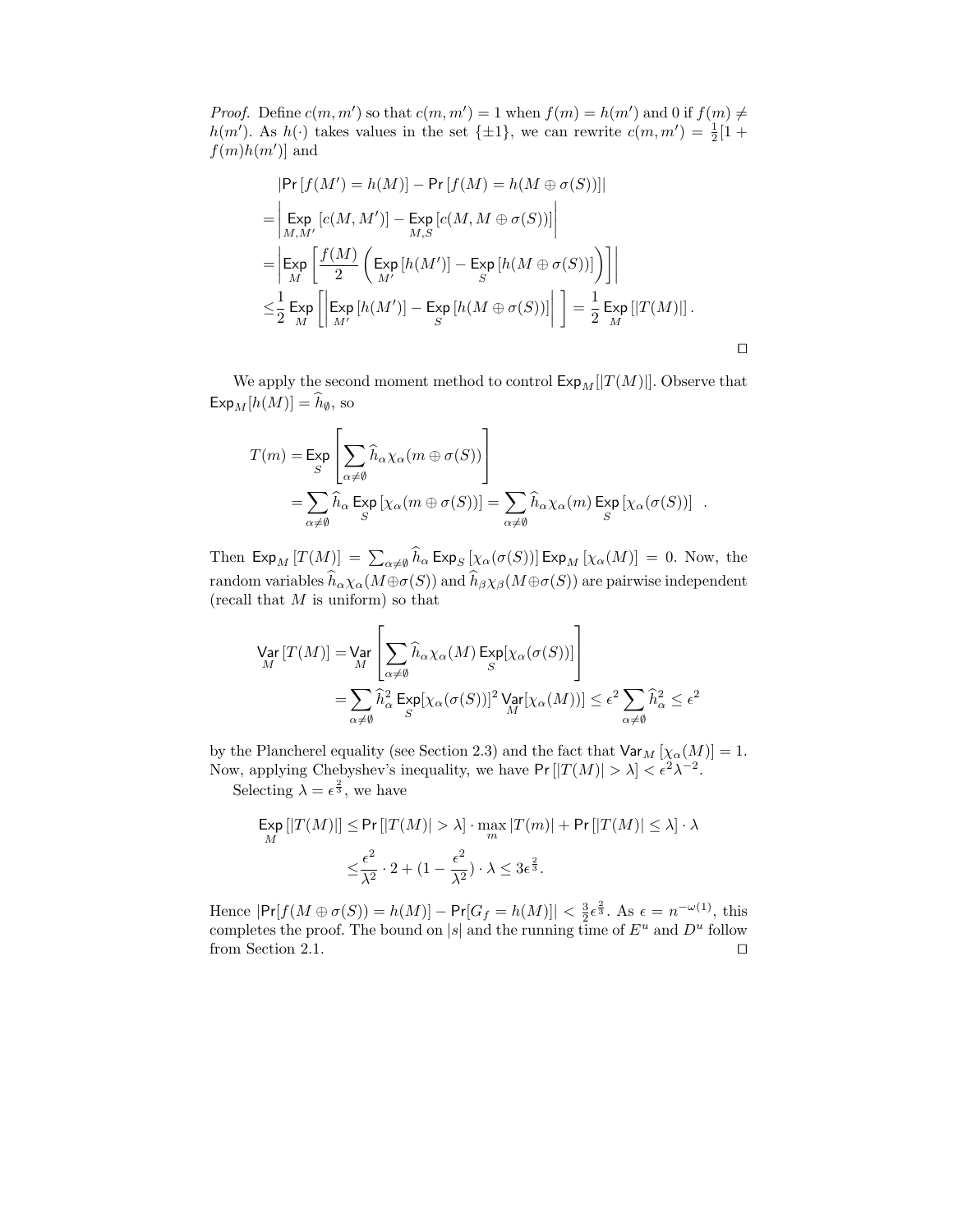## 4 Security for Entropically Rich Message Spaces

In this section we describe a symmetric encryption system offering  $\ell$ -entropic security; keys of length  $\ell + \omega(\log n)$  suffice. In preparation, we will slightly enrich our notion of symmetric encryption system by allowing the encryption function(s) to be stochastic: for each n,  $E_n$  may depend on m, the message, s, the secret key, and  $\phi$ , some private random coins of the encryption function. To keep the notation uniform, we let  $\Phi_n$  be the random variable on which  $E_n$  may depend.  $\Phi_n$  is independent of  $M_n$  and  $S_n$ .

For convenience, we will assume that the message space is  $\mathbb{Z}_{p+1}$  for a prime p. (So we treat  $\mathcal{M} = \{M_p \mid p \text{ prime}\}\$ , where  $M_p$  is a random variable taking values in  $\mathbb{Z}_{p+1}$ .) To keep our notation uniform, we let  $n = \log(p+1)$  and then say that  $M_p \in \mathbb{Z}_{p+1}$  has min-entropy  $n-\ell$  if  $Pr[M_p = m_0] \leq 2^{-n+\ell}$ . Now, we select an artificial bijection  $L : \mathbb{Z}_{p+1} \to P_2(\mathbb{F}_p)$ , so that

$$
L(z) = \left[ \begin{pmatrix} 1 \\ z \end{pmatrix} \right], \text{ for } 0 \le z \le p - 1, \text{ and } L(p) = \left[ \begin{pmatrix} 0 \\ 1 \end{pmatrix} \right].
$$

L can be computed in linear time;  $L^{-1}$  can be computed by single inversion modulo p. Having fixed this bijection, we will treat the 3-wise independent functions  $PGL_2(\mathbb{F}_p)$ , described in Sect. 2.2, as if they act on  $\mathbb{Z}_{p+1}$ .

**Theorem 3.** Let  $(\mathcal{E}^k, \mathcal{D}^k)$  be the encryption system with  $E_p^k(m, s; \phi) = (\phi(m) +$ s,  $\phi$ ), where the message  $m \in \mathbb{Z}_{p+1}$ , s is the secret key, chosen in the set  $\{0, 1, \ldots, 2^k - 1\} \subset \mathbb{Z}_{p+1}$ , and  $\phi$  is an element of  $PGL_2(\mathbb{F}_p)$  selected at random by  $E_n^k$ . (Here  $+$  is modulo  $p + 1$ .) Decryption is defined analogously. Then if  $k = \ell + \omega(\log n)$ , this encryption system offers  $\ell$ -entropic security. Furthermore,  $E_n^k$  and  $D_n^k$  can be computed in time  $O(n \log^2 n \log \log n)$ .

*Proof.* We need to show that for every message space  $M$  of sufficient min-entropy and every  $f: \text{im } E_p^k \to \{0,1\}$ , there is a random variable  $G_f$ , independent of  $M_p$ , such that for all functions  $h : \mathbb{Z}_{p+1} \to \{0,1\}$ 

$$
|\Pr[f(\Phi(M) + S, \Phi)] = h(M)] - \Pr[G_f = h(M)]| \le \frac{1}{n^{\omega(1)}}.
$$

Here S is uniform on  $K = \{0, \ldots, 2^k-1\} \subset \mathbb{Z}_{p+1}$  and  $\Phi$  is uniform on  $\mathrm{PGL}_2(\mathbb{F}_p)$ ;  $\Phi$ , S, and M are independent.

We define the random variable  $G_f$ , which can predict  $h(M)$  nearly as well as can f even without observing  $E(M, S; \Phi)$ . As in the proof above, let  $M', S',$ and  $\Phi'$  be a random variables with the same distributions as  $M, S$ , and  $\Phi$ ; all independent. Define the random variable  $G_f = f(\Phi'(M') + S', \Phi')$ . Observe that

$$
\Pr[G_f = h(M)] = \Pr[f(\Phi'(M') + S', \Phi') = h(M)] = \Pr[f(\Phi(M') + S, \Phi) = h(M)] .
$$

We begin by recording an analogue of Lemma 1 for this cryptosystem which allows us to remove the dependence on f.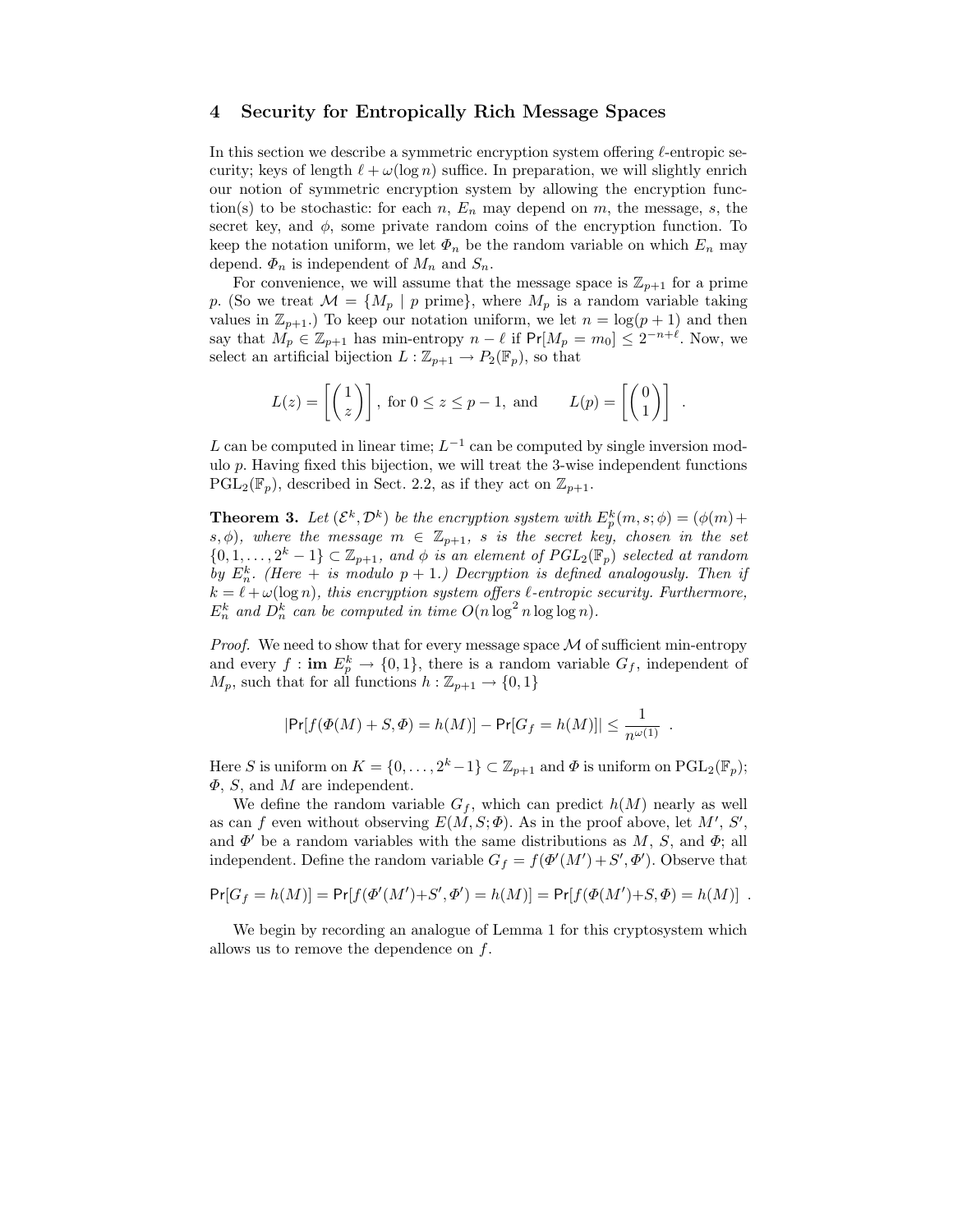**Lemma 2.** For any  $h : \mathbb{Z}_{p+1} \to \{0,1\}$  and  $f : \mathbb{Z}_{p+1} \times PGL_2(F_p) \to \{0,1\},$ 

$$
|\Pr\left[f(\Phi(M) + S, \Phi) = h(M')\right] - \Pr\left[f(\Phi(M) + S, \Phi) = h(M)\right]| \le
$$
  
\n
$$
\mathop{\rm Exp}_{M, \Phi, S} \left[ \left| \mathop{\rm Exp}_{M'} [h(M')] - \mathop{\rm Exp}_{M', S'} [h(M') \, | \, \Phi(M') + S' = \Phi(M) + S] \right| \right] .
$$

*Proof.* For simplicity, use two new functions  $\bar{f}$  and  $\bar{h}$  which take values in  $\{\pm 1\}$ rather than  $\{0, 1\}$ . Let  $\tilde{f}(x) = 2f(x) - 1$  and  $\tilde{h}(x) = 2h(x) - 1$ . Then

$$
|\Pr\left[f(\Phi(M) + S, \Phi) = h(M')\right] - \Pr\left[f(\Phi(M) + S, \Phi) = h(M)\right]|
$$
\n
$$
= \frac{1}{2} \left| \underset{M,M',\Phi,S}{\text{Exp}} \left[\tilde{f}(\Phi(M) + S, \Phi)\tilde{h}(M')\right] - \underset{M,\Phi,S}{\text{Exp}} \left[\tilde{f}(\Phi(M) + S, \Phi)\tilde{h}(M)\right] \right|
$$
\n
$$
= \frac{1}{2} \left| \underset{\Phi,M,S}{\text{Exp}} \left[\tilde{f}(\Phi(M) + S, \Phi) \left(\underset{M'}{\text{Exp}}[\tilde{h}(M')] - \tilde{h}(M)\right) \right] \right|
$$
\n
$$
= \frac{1}{2} \left| \underset{\Phi}{\text{Exp}} \left[ \underset{e \in \mathbb{Z}_{p+1}}{\text{Pr}} \left[\Phi(M) + S = e\right] \cdot \tilde{f}(e, \Phi) \cdot \right. \right|
$$
\n
$$
\frac{\text{Exp}\left[\left(\underset{M}{\text{Exp}}[\tilde{h}(M')] - \tilde{h}(M)\right) \mid \Phi(M) + S = e\right] \right] \right|
$$
\n
$$
\leq \frac{1}{2} \underset{\Phi}{\text{Exp}} \left[ \underset{e}{\text{Exp}} \left[ \underset{P}{\text{Pr}}[\Phi(M) + S = e] \cdot \left| \underset{M}{\text{Exp}}[\tilde{h}(M)] - \underset{M,S}{\text{Exp}} \left[\tilde{h}(M) \left| \Phi(M) + S = e\right] \right] \right|
$$

Observe now that for any functions  $g_1 : \mathbb{Z}_{p+1} \to \mathbb{R}$  and  $g_2 : \mathbb{Z}_{p+1} \to \mathbb{Z}_{p+1}$ ,

$$
\sum_{e} \Pr_{x}[g_2(x) = e] \exp_{x}[g_1(g_2(x)) | g_2(x) = e] = \exp_{x}[g_1(g_2(x))];
$$

the statement of the lemma follows.  $\hfill \square$ 

Now, for an element 
$$
s_0 \in K
$$
, let  $K_{s_0} = \{s - s_0 \mod (p+1) \mid s \in K\}$ . Then define

$$
G_{m,\phi}^{s_0} = \mathop{\rm Exp}_M[h(M)] - \mathop{\rm Exp}_{{\cal M},S'}\left[h(M)\,|\,\phi(M) + (S'-s_0) = \phi(m)\right] \ ,
$$

where  $S'-s_0$  is uniform on  $K_{s_0}$ . From the lemma above, it suffices to show that for every  $s_0 \in K$ ,  $Exp_{M,\Phi}[|G_{M,\Phi}^{s_0}|]$  is small. So fix  $s_0 \in K$ . We let  $p_m = Pr[M =$ m]. For a message  $m_0 \in \mathbb{Z}_{p+1}$  and an element  $w_0 \in \mathbb{Z}_{p+1}$ , let  $\mathcal{P}_{w_0 \to m_0} = \{ \phi \in$  $PGL_2(\mathbb{F}_p) \mid \phi(m_0) = w_0$ . We will handle each of these "slices" of  $PGL_2(\mathbb{F}_p)$ separately. For any permutation  $\phi$  in  $\mathcal{P}_{w_0 \to m_0}$  we can consider the sums

$$
A_0^{\phi} = \sum_{m \in \phi^{-1}(w_0 + K_{s_0})} p_m \quad \text{and} \quad B_0^{\phi} = \sum_{m \in \phi^{-1}(w_0 + K_{s_0})} p_m \cdot h(m) ;
$$

then

$$
\frac{B_0^{\phi}}{A_0^{\phi}} = \text{Exp}\left[h(M) \mid \phi(M) \in w_0 + K_{s_0}\right].
$$
\n(1)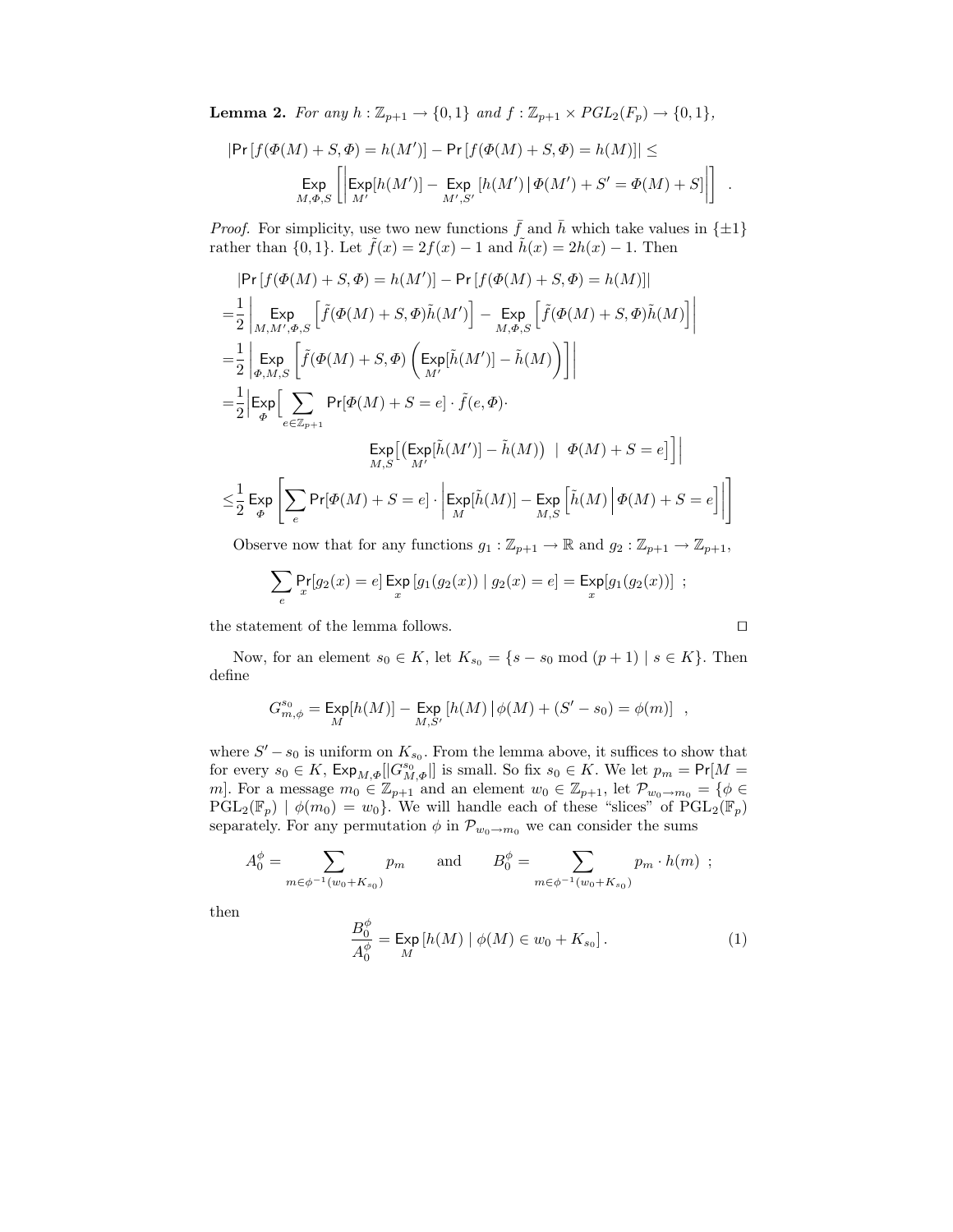(Here  $w_0 + K_{s_0}$  denotes the set  $\{w_0 + s \mod (p+1) \mid s \in K_{s_0}\}\)$ .) We would like to see that this quotient is well-behaved (i.e., near the expected value of  $h(M)$ ), for most  $\phi$ .

Let  $\Phi_0$  be a uniform random variable in  $\mathcal{P}_{m_0 \to w_0}$  and let  $X_m$  be the random variable taking the value  $p_m$  if  $\Phi_0(m) \in w_0 + K_{s_0}$ , and 0 otherwise. Then  $\sum_{m \in \mathbb{Z}_{p+1}} X_m = A_0^{\Phi_0}$  and  $\sum_{m \in h^{-1}(1)} X_m = B_0^{\Phi_0}$  so that

$$
\text{Exp}[A_0^{\Phi_0}] = \text{Exp}\Big[p_{m_0} + \sum_{m \neq m_0} X_m\Big] = p_{m_0} + \sum_{m \neq m_0} (\text{Pr}[\Phi_0(m) \in w_0 + K_{s_0}] \cdot p_m)
$$
  
=  $p_{m_0} \left(1 - \frac{2^k - 1}{p + 1}\right) + \frac{2^k - 1}{p + 1}.$ 

Hence  $\frac{2^k-1}{p+1} \le \text{Exp}[A_0^{\Phi_0}] \le p_{m_0}\left(1-\frac{2^k-1}{p+1}\right)+\frac{2^k-1}{p+1} \le 2^{-n+k}+p_{m_0}$ . Let  $\overline{h}$  $\mathsf{Exp}_M[h(M)];$  then, similarly,

$$
\overline{h}\cdot \frac{2^k-1}{p+1}\leq \mathop{\mathrm{Exp}}_{\varPhi_0}[B_0^{\varPhi_0}]\leq \overline{h}\cdot \frac{2^k-1}{p+1}+p_{m_0}\left(1-\frac{2^k-1}{p+1}\right)\enspace.
$$

Recalling that the distribution of M has min-entropy  $n - \ell$ ,

$$
\frac{\mathrm{Exp}_{\varPhi_0}[B_0^{\varPhi_0}]}{\mathrm{Exp}_{\varPhi_0}[A_0^{\varPhi_0}]} - \overline{h} \leq \frac{2^\ell}{2^k-1} \enspace,
$$

and similarly,

$$
\frac{\mathrm{Exp}_{\varPhi_0}[B_0^{\varPhi_0}]}{\mathrm{Exp}_{\varPhi_0}[A_0^{\varPhi_0}]} - \overline{h} \geq \frac{\overline{h}\cdot (2^k-1)}{2^k + (p+1)\cdot p_{m_0}-1} - \overline{h} \geq -2^{-k+\ell}
$$

.

Hence,

$$
\left| \frac{\mathrm{Exp}_{\varPhi_0}[B_0^{\varPhi_0}]}{\mathrm{Exp}_{\varPhi_0}[A_0^{\varPhi_0}]} - \overline{h} \right| \leq 2 \cdot 2^{-k + \ell} \enspace.
$$

We wish to insure that  $A_0^{\Phi_0}$  and  $B_0^{\Phi_0}$  are close to their expected vales. In preparation for applying Chebyshev's inequality, we compute their variances. We have

$$
\mathsf{Var}[A_0^{\Phi_0}] = \mathsf{Var}[\sum_{m \in \mathbb{Z}_p} X_m] = \sum_{m \neq m_0} \mathsf{Var}[X_m] + \sum_{m_1 \neq m_2 \neq m_0} \mathsf{Cov}[X_{m_1}, X_{m_2}] .
$$

Now,  $\sum_{m \neq m_0}$   $\text{Var}[X_m] \leq \sum_{m \neq m_0} \text{Exp}[X_m^2] \leq 2^{-2n+k+\ell}$ , and these variables are pairwise negatively correlated (so that  $\text{Cov}[X_{m_1}, X_{m_2}] < 0$  for  $m_1 \neq m_2$ , both distinct from  $m_0$ ). Then,  $\mathsf{Var}_{\Phi_0}[A_0^{\Phi_0}] < 2^{-2n+k+\ell}.$  Similarly,  $\mathsf{Var}_{\Phi_0}[B_0^{\Phi_0}] < \overline{h}$  .  $2^{-2n+k+\ell}$ . Observe that 3-wise independence is required here.

By Chebyshev's inequality we have

$$
\Pr_{\Phi_0} \left[ \left| A_0^{\Phi_0} - \text{Exp}[A_0^{\Phi_0}] \right| \ge \delta_a \right] \le \frac{\text{Var}[A_0^{\Phi_0}]}{\delta_a^2} < \frac{2^k}{2^{2n-\ell} \cdot \delta_a^2},\tag{2}
$$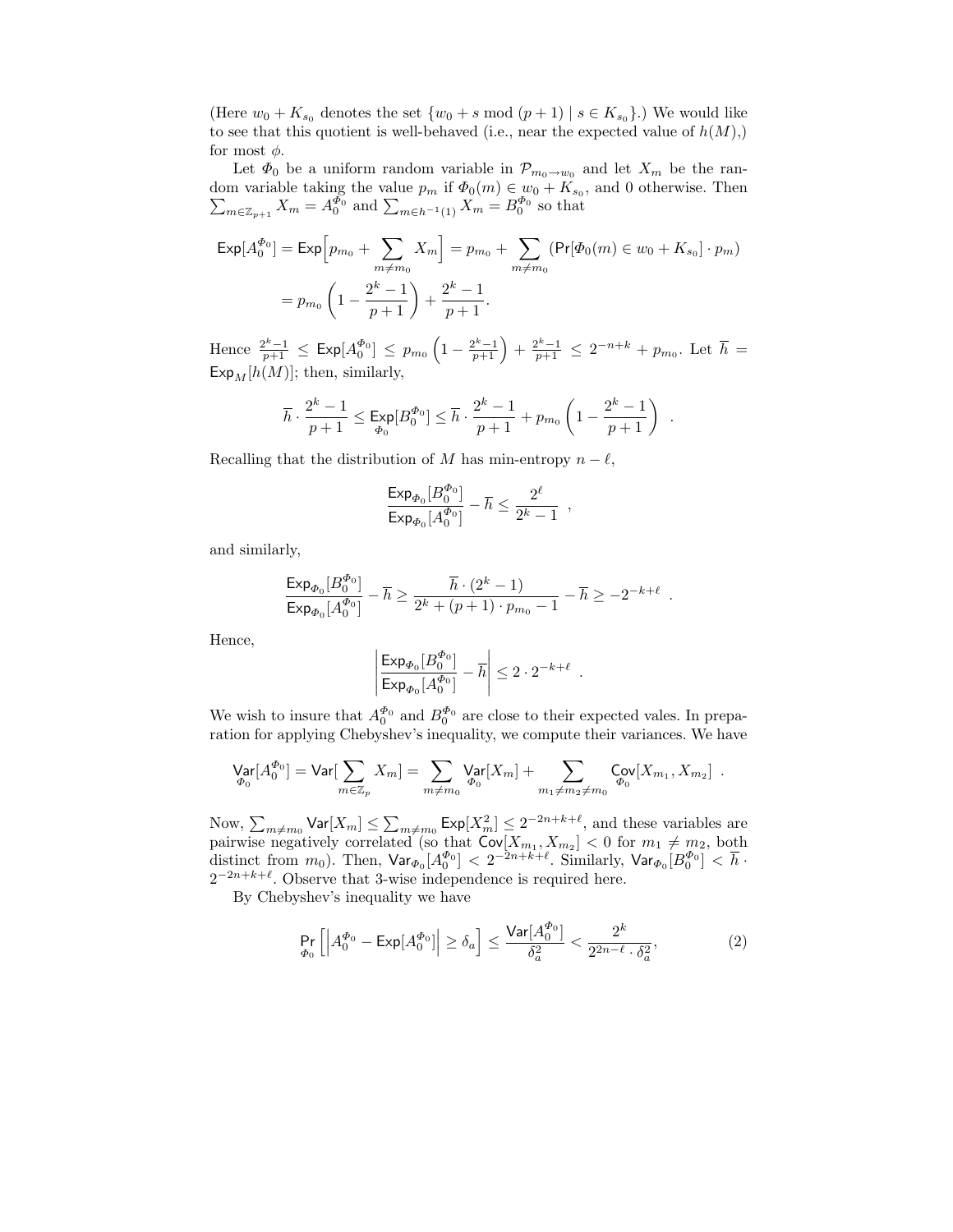and

$$
\Pr_{\Phi_0} \left[ \left| B_0^{\Phi_0} - \text{Exp}[B_0^{\Phi_0}] \right| \ge \delta_b \right] \le \frac{\text{Var}[B_0^{\Phi_0}]}{\delta_b^2} < \frac{\overline{h} \cdot 2^k}{2^{2n-\ell} \cdot \delta_b^2} \quad . \tag{3}
$$

If  $\phi$  is an element of  $\mathcal{P}_0$  for which both

$$
\left| A_0^{\phi} - \mathsf{Exp}[A_0^{\phi}] \right| \le \delta_a \quad \text{and} \quad \left| B_0^{\phi} - \mathsf{Exp}[B_0^{\phi_0}] \right| \le \delta_b ,
$$

we have in particular, from equation (1),

$$
\left| \frac{\text{Exp}_{\Phi_0}[B_0^{\Phi_0}]}{\text{Exp}_{\Phi_0}[A_0^{\Phi_0}]} - \text{Exp}[h(M) \mid \phi(M) \in w_0 + K_{s_0}] \right| \leq \frac{2(\delta_a + \delta_b)}{\text{Exp}_{\Phi_0}[A_0^{\Phi_0}]} \leq 2(\delta_a + \delta_b) \cdot 2^{n-k} ,
$$

(assuming that  $\delta_a, \delta_b < 1/2$ ). When  $\delta_a = \delta_b = \frac{\epsilon_1}{4 \cdot 2^{n-k}}$ , this is the statement that

$$
\left|\operatorname{Exp}[h(M) \mid \phi(m) \in w_0 + K_{s_0}] - \operatorname{Exp}[h(m)]\right| < \epsilon_1 + 2 \cdot 2^{-k+\ell}.
$$

For this fixed  $s_0$ , we say that  $(\phi, w) \in \text{PGL}_2(p) \times \mathbb{Z}_{p+1}$  is  $\epsilon$ -concealing if

$$
\left|\mathsf{Exp}[h(M) \mid \phi(M) \in w + K_{s_0}] - \overline{h}\right| < \epsilon.
$$

From inequalities (2) and (3), for any fixed  $m_0$ ,  $w_0$  and  $\epsilon_1 > 0$  we see that

$$
\Pr\left[ (\varPhi_0, w_0) \text{ is not } (\epsilon_1 + 2 \cdot 2^{-k+\ell})\text{-concealing} \right] \le \frac{2 \cdot 2^k}{2^{2n-\ell} \cdot \delta_a^2} < \frac{2^5}{\epsilon_1^2 \cdot 2^{k-\ell}}.
$$

Now, for any fixed  $m_0$  and  $\epsilon > 2 \cdot 2^{-k+\ell}$ ,

$$
\Pr\left[\left(\Phi, \Phi(m_0)\right) \text{ is } \epsilon\text{-concealing}\right]
$$
\n
$$
= \sum_{w} \Pr[\Phi \in \mathcal{P}_{m_0 \to w}] \cdot \Pr[(\Phi, w) \text{ is } \epsilon\text{-concealing } | \Phi \in \mathcal{P}_{m_0 \to w}]
$$
\n
$$
\geq 1 - \frac{2^5}{\epsilon^2 \cdot 2^{k-\ell} - 4\epsilon + 4 \cdot 2^{-k+\ell}}.
$$

For a random pair  $(m, \phi)$ , we will (lower) bound the probability that  $(\phi, \phi(m))$ is  $\epsilon$ -concealing pair for  $s_0$ , since  $\mathsf{Exp}_{M,\Phi}[[G_{M,\Phi}^{s_0}]]$  is no greater than

$$
\epsilon \Pr[(\Phi, \Phi(M)) \text{ is } \epsilon\text{-concealing}] + (1 - \Pr[(\Phi, \Phi(M)) \text{ is } \epsilon\text{-concealing}]).
$$

For specific  $m$ , we define  $Y_m$  to be the random variable taking the value 1 if  $(\Phi, \Phi(m))$  is  $\epsilon$ -concealing, and 0 otherwise. Now,

$$
Pr[(\Phi, \Phi(M)) \text{ is } \epsilon\text{-concealing}] = \mathop{\mathsf{Exp}}_{M, \Phi}[Y_M] = \sum_m p_m \cdot \mathop{\mathsf{Exp}}_{\Phi}[Y_m]
$$

$$
= \sum_m p_m \Pr[(\Phi, \Phi(m)) \text{ is } \epsilon\text{-concealing}] \ge 1 - \frac{2^5}{\epsilon^2 \cdot 2^{k-\ell} - 4\epsilon + 4 \cdot 2^{-k+\ell}},
$$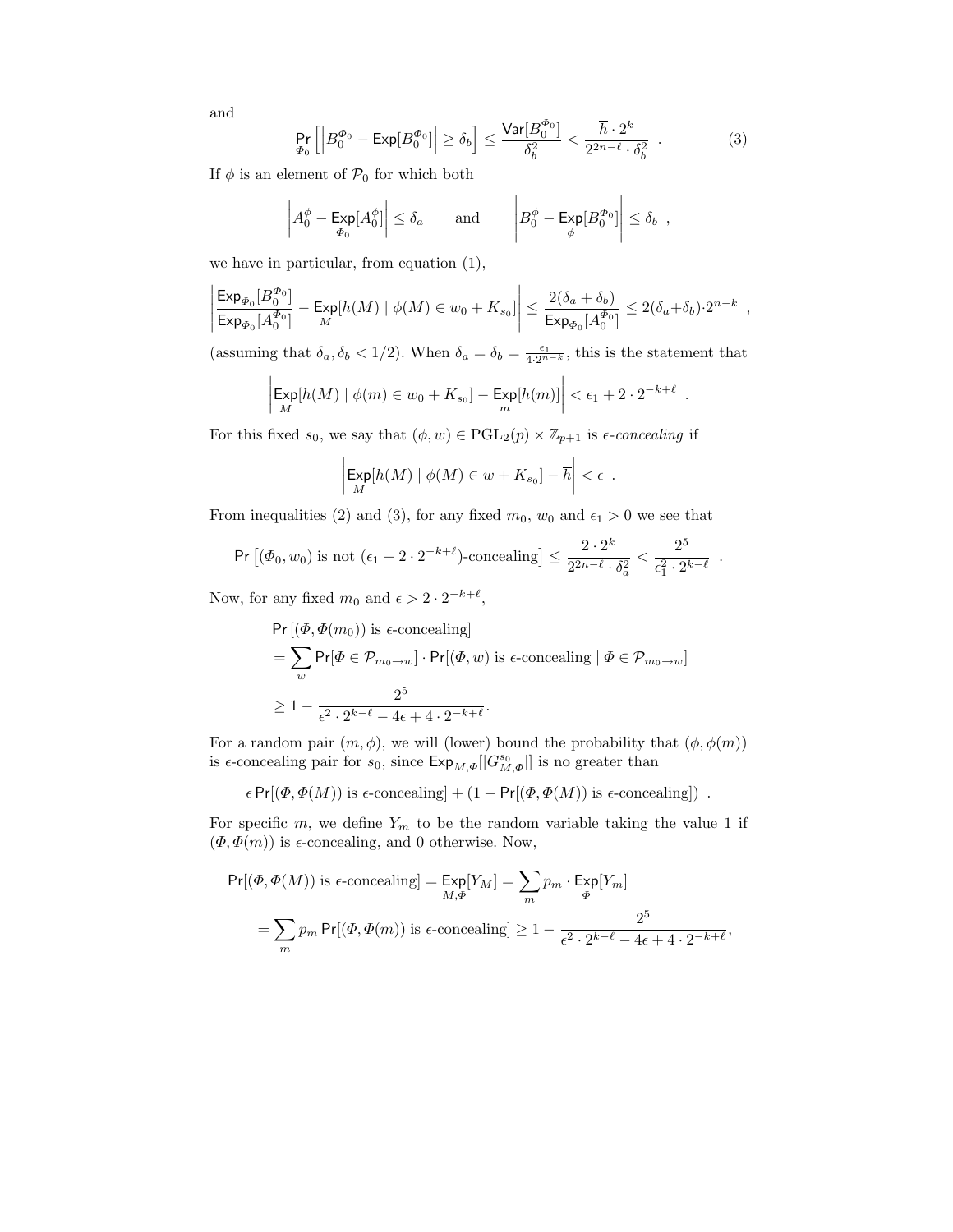so that for all  $\epsilon > 2 \cdot 2^{-k+\ell}$ ,  $\exp_{M,\Phi}[[G_{M,\Phi}^{s_0}]] \leq \epsilon(1-\delta) + \delta < \epsilon + \delta$ , where  $\delta^{-1} = 2^{-5} \cdot (\epsilon^2 \cdot 2^{k-\ell} - 4\epsilon + 4 \cdot 2^{-k+\ell})$ . Select  $\epsilon = 4 \cdot 2^{-\frac{k+\ell}{3}}$ . As  $k = \ell + \omega(\log n)$ , we can be guaranteed that  $\epsilon = n^{-\omega(1)}$  and so for all s,  $\exp_{M,\Phi} [G_{M,\Phi}^s] = n^{-\omega(1)}$ . Hence,  $\text{Exp}_{M,\Phi,S}\left[\left|G_{m,\phi}^{S}\right|\right] = n^{-\omega(1)}$ , which, considering the above lemma, completes the proof. Note that if, in general, the keys have length  $\ell + s$ , the advantage is bounded by  $2^{-\Theta(s)}$ . The contract of the contract of the contract of the contract of the contract of the contract of the contract of the contract of the contract of the contract of the contract of the contract of the contract of the contract

## 5 Applications to Asymmetric Encryption

In many practical situations requiring public-key cryptography, encryption and decryption (with, e.g., RSA) are so expensive that they are used only to exchange a session key, which is then fed into some cheaper symmetric system. A similar approach is possible with the systems above.

As mentioned in the introduction, a natural analogue of the notion of perfect secrecy for resource-bounded adversaries is the notion of *semantic security*. This is the guarantee that no bounded adversary can predict any piece of partial information about the message with non-negligible advantage. There are a range of complexity-theoretic assumptions which can give rise to such systems. In general, stronger assumptions allow implementations with improved efficiency. Firstly, constructions are possible under "generic" assumptions, e.g., existence of a one-way trapdoor permutation [7]. Under the stronger assumption that factoring is hard, a system of Blum and Goldwasser [6] based on the Rabin functions  $(x \mapsto x^2 \mod pq)$  encrypts (in a semantically secure fashion) an nbit message in time  $O(nk \text{ poly}(\log k))$ . Here k is the security parameter of the system. (It is interesting to note that under assumptions of a presumably stronger flavor, Cramer and Shoup [8] show that a constant number of exponentiations over a group suffice to encrypt a group element, in such a way that the resulting system is secure against even (adaptive) chosen ciphertext attack. In particular, hardness of the Diffie-Hellman decision problem is sufficient.

As the encryption schemes of Theorem 3 are quite efficient, it is interesting to consider the (public-key) system obtained by applying an extant public key system to securely transmit the (short) shared key of  $E^b$ . Specifically, if  $E_{\text{pub}}$  is the encryption algorithm for a public key system offering semantic security, one can study the behavior of the scheme which encrypts a message m as  $(\phi(m) +$  $z, \phi, E_{\text{pub}}(z; P, R)$ ; here P denotes the public key, R the random string required for E, and z the and  $\phi$  the variables of Theorem 3. If, for example, the public key system is taken to be that of Blum and Goldwasser mentioned above, the hybrid system has running time  $O((\ell + w(k)\log k)k \text{ poly}(\log k) + n \text{ poly}(\log n))$ , where w is any function which tends to infinity. (Here  $k$  is the security parameter of the system.) Note, however, that the resulting security guarantee will be weaker than that of semantic security: it requires message spaces of min-entropy  $n - \ell$ .

The proof of security for this system follows the proof of Theorem 3 except that one needs to initially argue that availability of the semantically secure encryption of the secret key does not interfere with the security guarantee. This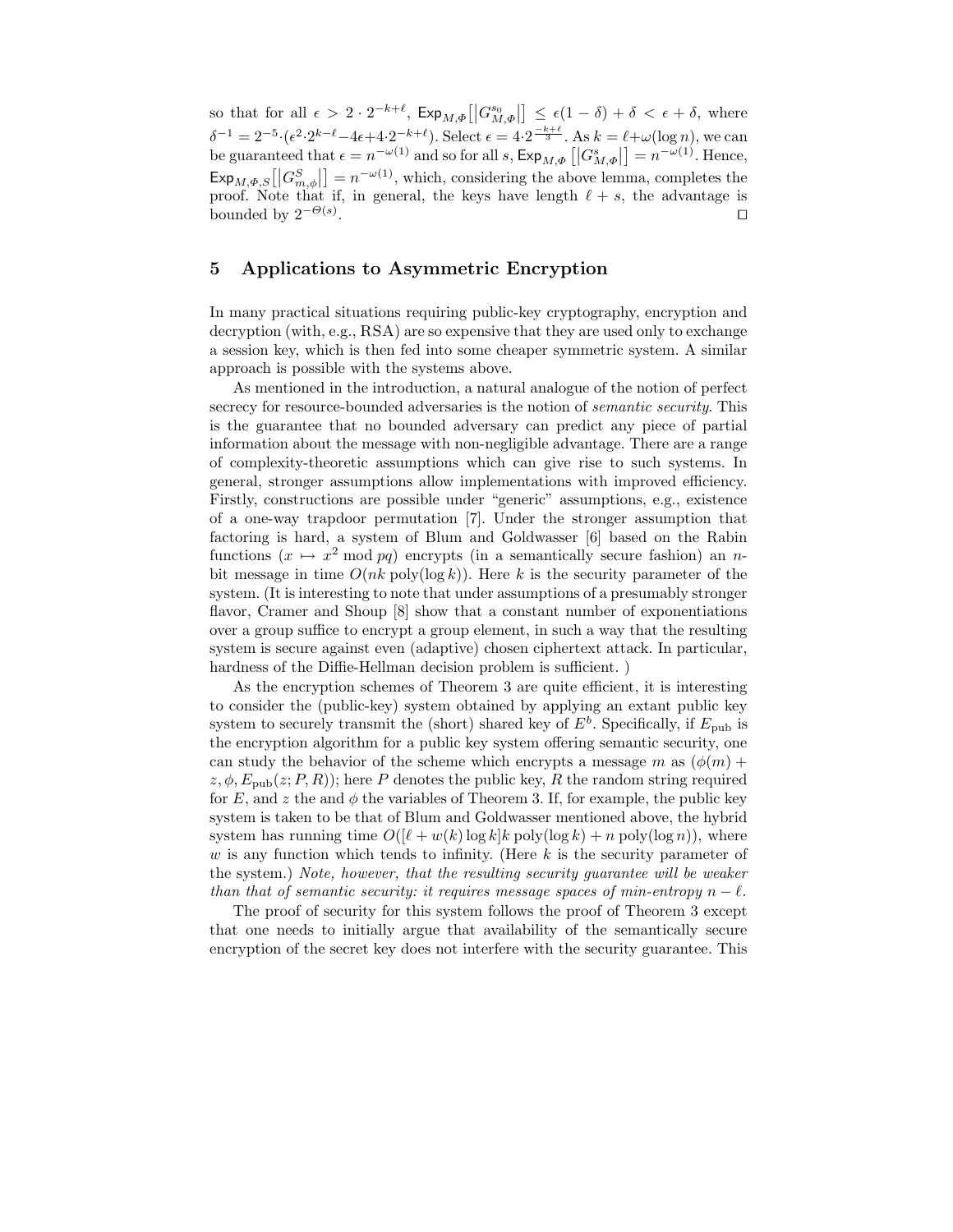fact relies on a variant of an "elision" lemma originally proved in [11], for which we give a new, streamlined proof.

For definitions of public-key cryptosystem, semantic security, and indistinguishability of encryptions we refer the reader to [11].

We shift notation in this section to agree with  $[12]$ : when x is a variable and S a random variable,  $x \leftarrow S$  denotes the assignment of x according to S. If S is simply a set, we abuse the notation by allowing  $S$  to represent the random variable uniform on S. In the sequel, we will use the term "algorithm" to refer to a probabilistic polynomial time Turing machine. Furthermore, a "message generator" is an algorithm which, given  $1^k$ , produces a output in the set  $\{0,1\}^n$ (determined by the random coins of  $M$ ), where n is polynomially bounded in k. Whenever a probability is expressed it is understood that the random coins of any algorithm appearing inside the brackets are to be included in the probability space. When the underlying probability space of a variable  $x$  is clear from context, we may simply write  $Pr_x[P(x)]$ , or elide x altogether. A public-key encryption scheme is described by a triple  $(G, E, D)$ : here G is a key generator algorithm which, given  $1^k$ , generates a pair  $(P, S)$ ;  $E(m, P, R)$  is the encryption algorithm, operating on a message  $m$ , the public key  $P$ , and a random string R; and  $D(c, S)$  is the decryption algorithm, operating on a ciphertext c and the private key S.

The following lemma, which generalizes the original elision lemma of [11], is due to [10]. We give a streamlined proof which improves upon previous proofs in the sense that it requires no sampling on the part of the constructed algorithm  $(F, \text{ in the proof below})$ . It gives an error bound which depends only on a natural 2-norm of the message distribution. Roughly, the lemma asserts that a cryptosystem offering indistinguishability of encryptions possesses the property that any efficient computation performed with observation of  $E(m)$ , an encryption, (and, perhaps, some related information) may as well have been performed without it. In the system mentioned above (coupling  $E^b$  with  $E_{\text{pub}}$ ), this allows us to disregard the fact that the bounded adversary has witnessed a semantically secure encryption of the shared secret key s; the result is a security guarantee of the form appearing in Theorem 3 but for efficient adversaries.

**Lemma 3.** Let  $(G, E, D)$  denote an encryption system possessing indistinguishability of encryptions. Then for every message space M and algorithm A, there is an algorithm  $B$  so that for all polynomials  $Q_1$ , all efficiently computable  $f: \{0,1\}^* \to \{0,1\}^*$ , and every polynomial  $Q_2$ ,  $\exists k_0, \forall k > k_0$  and  $\forall h: \{0,1\}^* \to$  ${0,1}^*,$ 

$$
\Pr[A(1^k, P, f(s, m), E(m; P, R)) = h(s, m)] \le
$$
  
 
$$
\Pr[B(1^k, f(s, m)) = h(s, m)] + \frac{1}{Q_2(k)}.
$$

The first probability is taken over  $m \leftarrow M(1^k)$ ,  $(P, S) \leftarrow G(1^k)$ ,  $s \leftarrow \{0, 1\}^{Q_1(k)}$ , and R. The second probability is taken over  $m \leftarrow M(1^k)$  and  $s \leftarrow \{0,1\}^{P(k)}$ .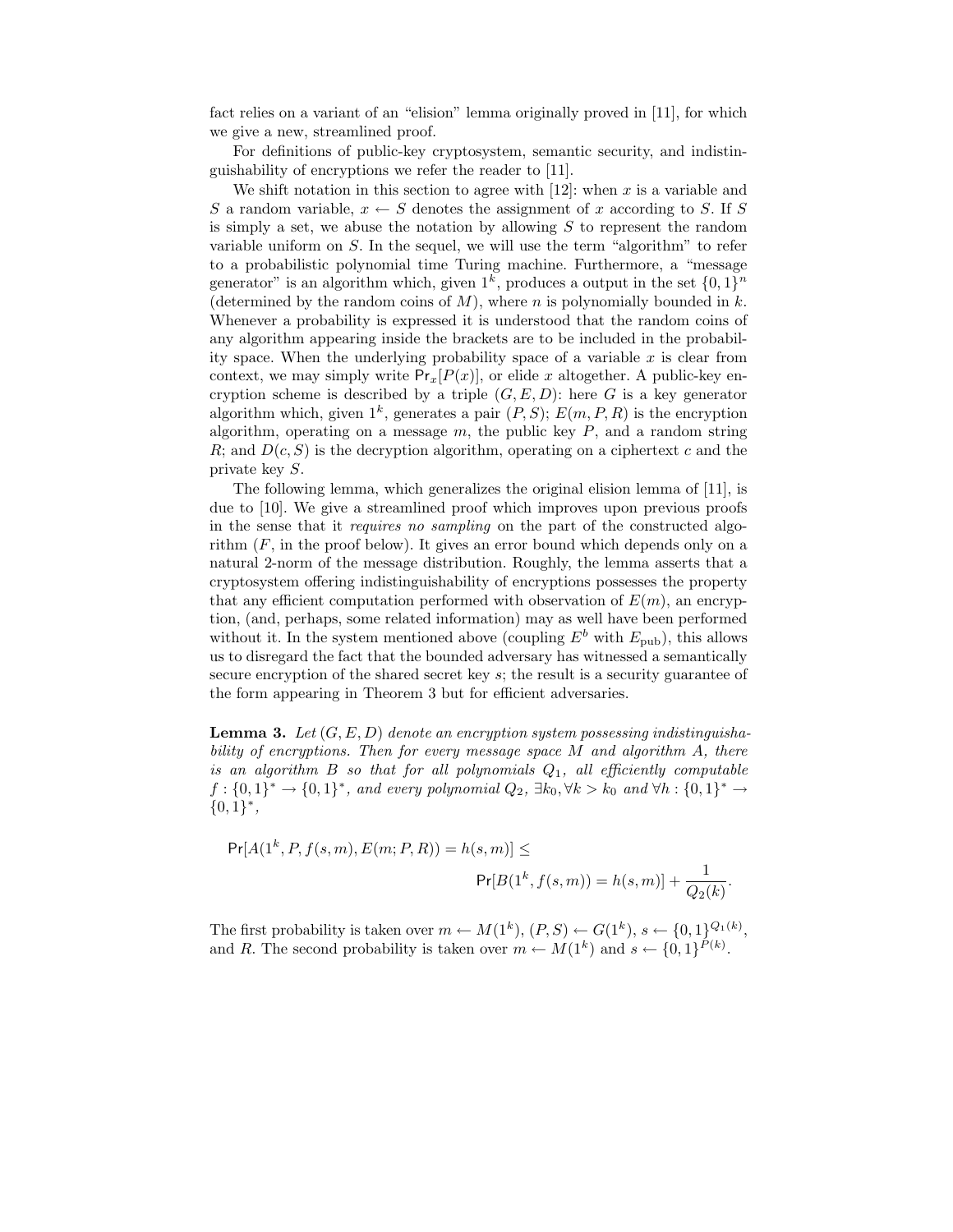*Proof.* The algorithm B uses A as a black box: given  $1^k$  and  $f(s, m)$ , B proceeds as follows: generate  $m' \leftarrow M(1^k)$ ,  $(P, S) \leftarrow G(1^k)$ , and a random string R of appropriate length; return  $v = A(1^k, P, f(s, m), E(m'; P, R)).$ 

Observe that  $Pr[B(1^k, f(s, m))] = h(s, m)]$  is exactly the probability  $Pr[A(1^k, P, f(s, m), E(m'; P, R)) = h(s, m)].$  In this case, the lemma is a consequence of the following claim:

*Claim.* For every message space M, efficient algorithm A, every polynomial  $Q_1$ , efficiently computable  $f: \{0,1\}^* \to \{0,1\}^*$ , and every polynomial  $Q_2$ ,  $\exists k_0, \forall k >$  $k_0$  and  $\forall h: \{0,1\}^* \to \{0,1\}^*,$ 

$$
\Pr[A(1^k, P, f(s, m), E(m; P, R)) = h(s, m)] \le
$$
  
 
$$
\Pr[A(1^k, P, f(s, m), E(m'; P, R)) = h(s, m)] + \frac{1}{Q_2(k)},
$$

where each probability is taken over  $m \leftarrow M(1^k)$ ,  $m' \leftarrow M(1^k)$ ,  $(P, S) \leftarrow G(1^k)$ ,  $s \leftarrow \{0, 1\}^{Q_1(k)}$ , and R.

*Proof (of Claim)*. Suppose not. Then there is a polynomial  $Q_2$ , a message space M, and an algorithm A, a polynomial  $Q_1$  and a function f so that  $\forall k_0, \exists k > k_0$ ,

$$
\Pr_{s,m,R,P} \left[ A(1^k, P, f(s, m), E(m; P, R)) = h(s, m) \right] >
$$
\n
$$
\Pr_{s,m,m',R,P} \left[ A(1^k, P, f(s, m), E(m'; P, R)) = h(s, m) \right] + \epsilon
$$

where  $\epsilon = \epsilon(k) = \frac{1}{Q_2(k)}$ . For a pair of messages  $m, m'$ , define  $P_{m,m'}$  to be the probability  $Pr_{s,R,P}[A(1^k, P, f(s,m), E(m';P,R)) = h(s,m)]$  and  $P_{m,*}$  $Exp_{m'}[P_{m,m'}]$ . Observe, then, that

$$
\Pr_{s,m,R,P} [A(1^k, P, f(s, m), E(m; P, R)) = h(s, m)] = \text{Exp}[P_{m,m}], \text{ and}
$$
  

$$
\Pr_{s,m,m',R,P} [A(1^k, P, f(s, m), E(m'; P, R)) = h(s, m)] = \text{Exp}[P_{m,*}].
$$

In particular,  $\text{Exp}_m[P_{m,m}] - \text{Exp}_m[P_{m,*}] > \epsilon$ .

Now, we build an algorithm F which, given random  $m_0$  and  $m_1$ , can distinguish an encryption of  $m_0$  from one of  $m_1$ . The algorithm F proceeds as follows: given  $m_0, m_1$  and  $\alpha = E(m_i; P, R)$ , (i.) j is chosen uniformly in  $\{0,1\}$ , s is chosen uniformly in  $\{0,1\}^{P(n)}$ , and R is chosen uniformly among strings of appropriate length, (ii.)  $E(m_i; P, R)$  and  $f(s, m_0)$  are computed, (iii.)  $A(1^k, f(s, m_0), E(m_j; P, R))$  is simulated, resulting in the value  $v_j$ , and  $A(1^k, f(s, m_0), \alpha)$  is simulated, resulting in the value v, and, finally, (iv.) if  $v = v_j$ , the j is output; otherwise  $1 - j$  is output.

Let  $I_n = \{A(1^k, P, f(s, m'), E(m; P, R)) \mid m, m' \in \{0, 1\}^n, s \in \{0, 1\}^{Q_1(n)}, R\}$ be values that algorithm A can take, when restricted to those inputs possible when  $|m| = n$ . Then, for  $v \in I_n$ , let

$$
D^s_{m',m}(v) = \Pr_{R,P}[A(1^k, P, f(s, m'), E(m; P, R)) = v] ,
$$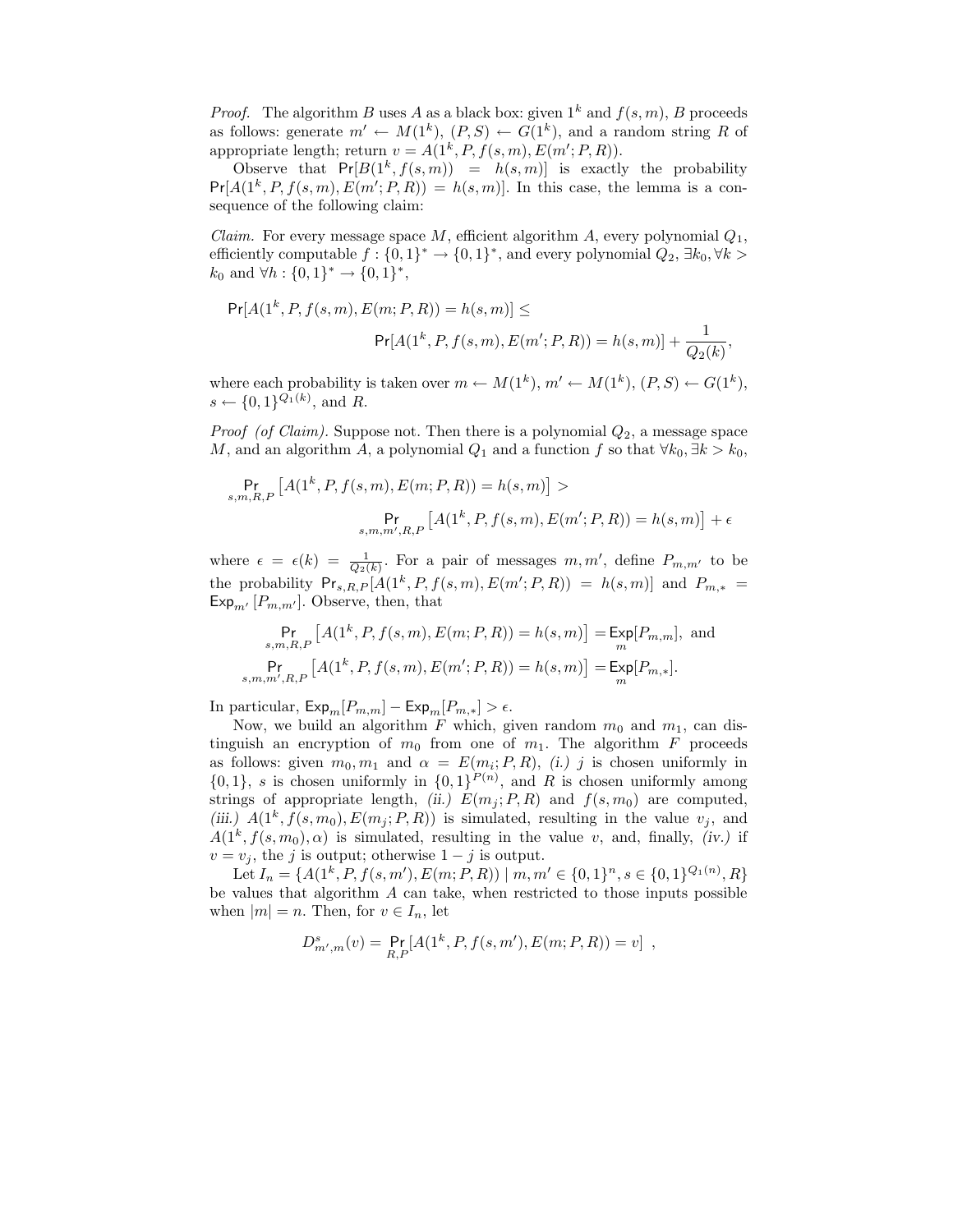so that  $P_{m',m} = \text{Exp}_s[D^s_{m',m}(h(s,m'))]$ . Now, for a particular pair  $m_0, m_1$ , the probability  $Pr[F(m_0, m_1, \alpha) = i]$  is

$$
\sum_{i'=0}^{1} \sum_{j'=0}^{1} \Pr[i=i' \land j=j'] \cdot \Pr[F(m_0, m_1, \alpha) = i' | i = i', j = j']
$$
  
=  $\mathsf{Exp}\left[\frac{1}{4} \sum_{v} D^s_{m_0, m_0}(v)^2 + 2(1 - \sum_{v} D^s_{m_0, m_0}(v) \cdot D^s_{m_0, m_1}(v)) + \sum_{v} D^s_{m_0, m_1}(v)^2\right]$   
 $\geq \frac{1}{2} + \frac{1}{4} (\mathsf{Exp}\left[D^s_{m_0, m_0}(h(s, m_0)) - D^s_{m_0, m_1}(h(s, m_0))\right])^2.$ 

which is  $\frac{1}{2} + \frac{1}{4}(P_{m_0,m_0} - P_{m_0,m_1})^2$ . Here inequality  $\geq$  follows because  $\text{Exp}[X]^2$ never exceeds  $\mathsf{Exp}[X^2]$  for any random variable. Then

$$
\Pr_{m_0, m_1} [F(m_0, m_1, \alpha) = i] \ge \operatorname{Exp}_{m_0, m_1} \left[ \frac{1}{2} + \frac{1}{4} \cdot (P_{m_0, m_0} - P_{m_0, m_1})^2 \right]
$$
\n
$$
\ge \frac{1}{2} + \frac{1}{4} \cdot (\operatorname{Exp} [P_{m_0, m_0} - P_{m_0, m_1}])^2 = \frac{1}{2} + \frac{1}{4} \cdot (\operatorname{Exp} [P_{m_0, m_0} - \operatorname{Exp} [P_{m_0, m_1}]])^2
$$
\n
$$
= \frac{1}{2} + \frac{1}{4} \cdot (\operatorname{Exp} [P_{m, m}] - \operatorname{Exp} [P_{m, *}])^2 \ge \frac{1}{2} + \frac{\epsilon^2}{4}.
$$

Hence  $(E, D)$  does not offer indistinguishability of encryptions.

As mentioned above, the Lemma follows immediately from the Claim.  $\Box$ 

## References

- [1] Noga Alon, Oded Goldreich, Johan Håstad, and René Peralta. Simple constructions of almost k-wise independent random variables. In 31st Annual Symposium on Foundations of Computer Science, volume II, pages 544–553, St. Louis, Missouri, 22–24 October 1990. IEEE.
- [2] Yonatan Aumann and Michael O. Rabin. Information theoretically secure communication in the limited storage space model. In Michael Wiener, editor, Advances in Cryptology—CRYPTO '99, volume 1666 of Lecture Notes in Computer Science, pages 65–79. Springer-Verlag, 1999.
- [3] Eric Bach and Jeffrey Shallit. Algorithmic number theory. Vol. 1. MIT Press, Cambridge, MA, 1996. Efficient algorithms.
- [4] M. Bellare, A. Desai, A. Pointcheval, and P. Rogaway. Relations among notions of public-key cryptosystems. In Krawczyk [13], page 540.
- [5] Mihir Bellare and Phillip Rogaway. Optimal asymmetric encryption. In Alfredo De Santis, editor, Advances in Cryptology-EUROCRYPT 94, volume 950 of Lecture Notes in Computer Science, pages 92–111. Springer-Verlag, 1995, 9–12 May 1994.
- [6] Manuel Blum and Shafi Goldwasser. An efficient probabilistic public-key encryption scheme which hides all partial information. In G. R. Blakley and David Chaum, editors, Advances in Cryptology: Proceedings of CRYPTO 84, volume 196 of Lecture Notes in Computer Science, pages 289–299. Springer-Verlag, 1985, 19–22 August 1984.